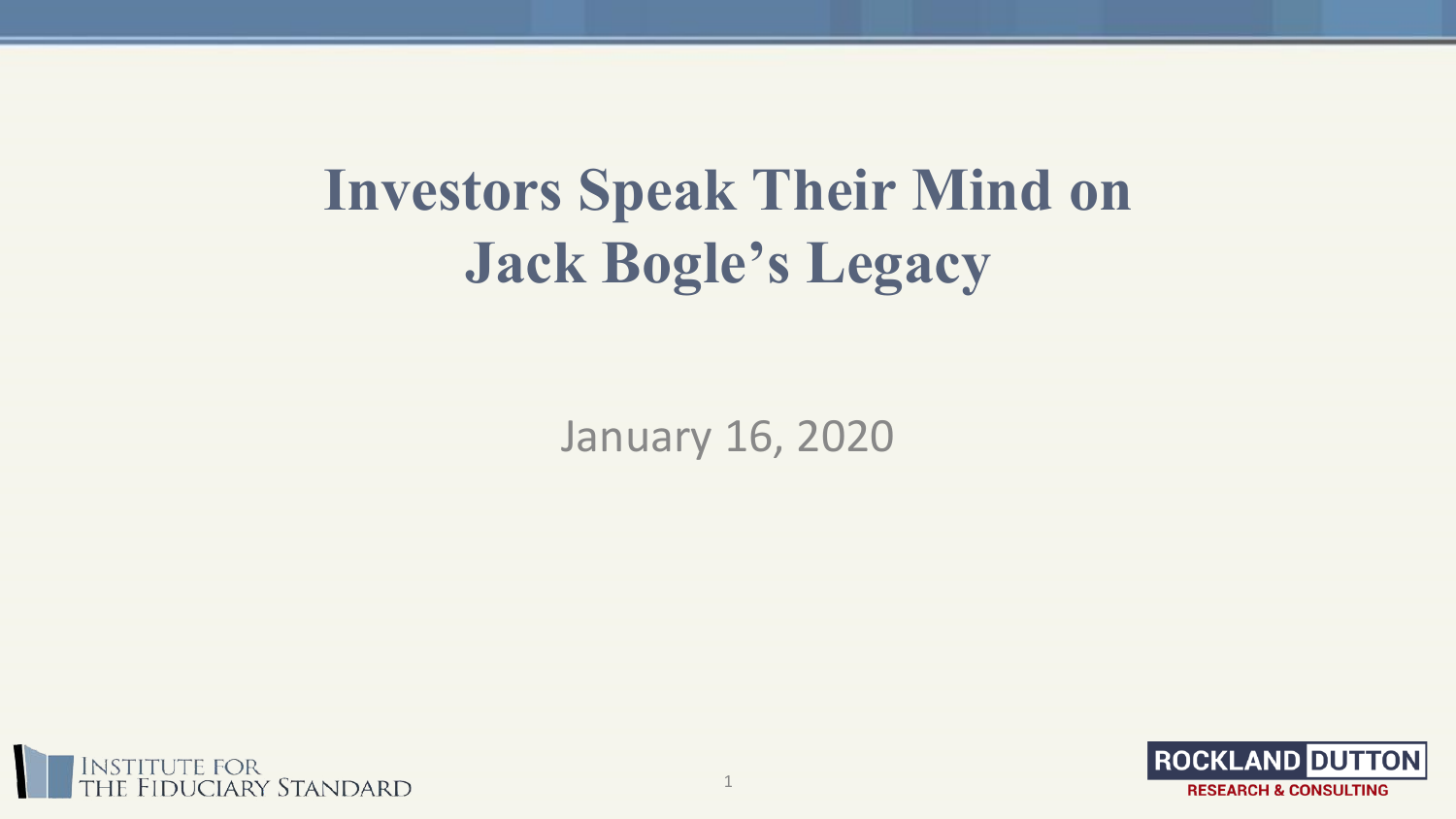## **Purpose & Approach**

- In the finance and mutual fund industry, Vanguard founder John C. (Jack) Bogle, who passed away January 16, 2019, was well known. He was highly respected by many business and political leaders. What is not known is how widely known and well regarded among investors -- 19 years after stepping down from Vanguard.
- The Institute for the Fiduciary Standard seeks to document the legacy of Jack Bogle through the eyes of those he sought to serve – ordinary investors. This survey of both Vanguard investors and the investing public set out to do so. This survey sought to measure investor attitudes regarding: Jack Bogle and other successful leaders in finance and business; Vanguard and other financial services firms; and their awareness of and respect for the basic investment tenets on which Jack Bogle built Vanguard and espoused throughout his life.
- Rockland Dutton Research & Consulting fielded an online survey among investors in the United States. The survey was completed by 500 Vanguard investors and 500 investors among the general public, all ages 25 and older, with at least \$100k in invested assets, in the first two weeks of October 2019. Vanguard investors who participated in the survey were pre-screened on the basis that Vanguard is one of their primary funds. It should be noted that with the general public investors, some have or do hold Vanguard funds consistent with their prevalence among investors throughout the U.S.
	- The data collection was subcontracted to Research Now/SSI, now called Dynata.



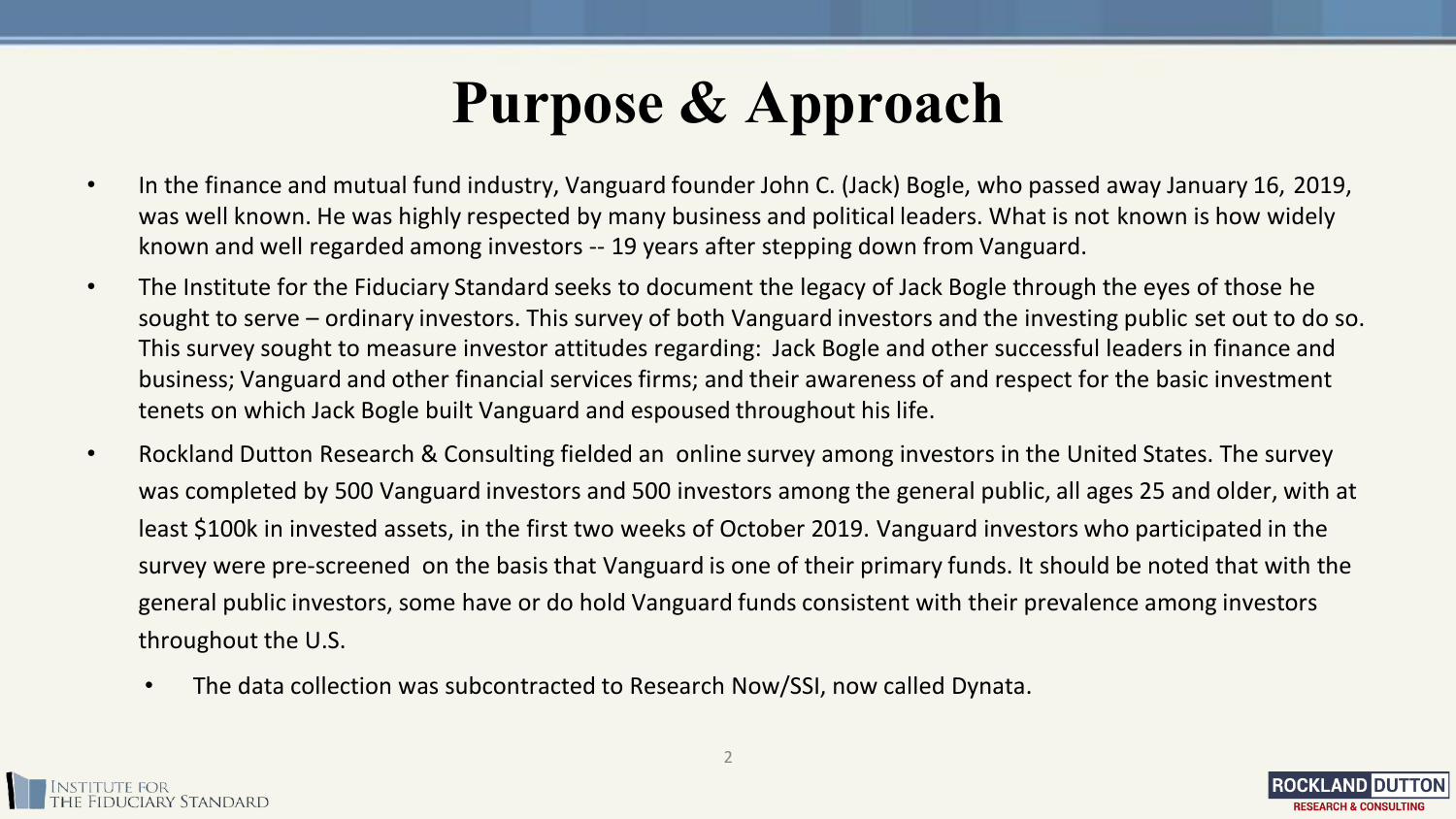# **What This Study Found About Jack Bogle's Legacy**

- 1. Jack Bogle is not, as Bloomberg noted, a household name by the investing public. However, to those who do know him, his reputation is stellar, consistent with the country's better known and hugely successful investor, Warren Buffett, and Bill Gates, arguably the most successful and prominent business executive of the past 40 years. In comparison, both Steve Jobs and Chuck Schwab lag behind Bogle, Buffett and Gates.
- 2. The investing public views the reputations of Apple and Vanguard similarly -- at about 41% in this survey in terms of being very high. Microsoft, Schwab, Merrill Lynch follow at 36%, 32% and 25% respectively.
- 3. The investing public hears and understands the principles Jack Bogle espoused. This survey finds that investors value low cost and diversified index mutual funds for the long term. Index funds are widely seen as very positive. They offer lower costs, eliminate certain risks, improve returns, and enhance transparency. While the investing public values Jack Bogle's investing principles, Vanguard investors do so even more.
- 4. For the investing public, Bogle's legacy is best described as, "Investing in the entire market with low cost index funds is better than stock picking." The second place legacy theme speaks to Jack Bogle's passion to help investors make better decisions. Investors return the compliment saying, he "Made investing understandable."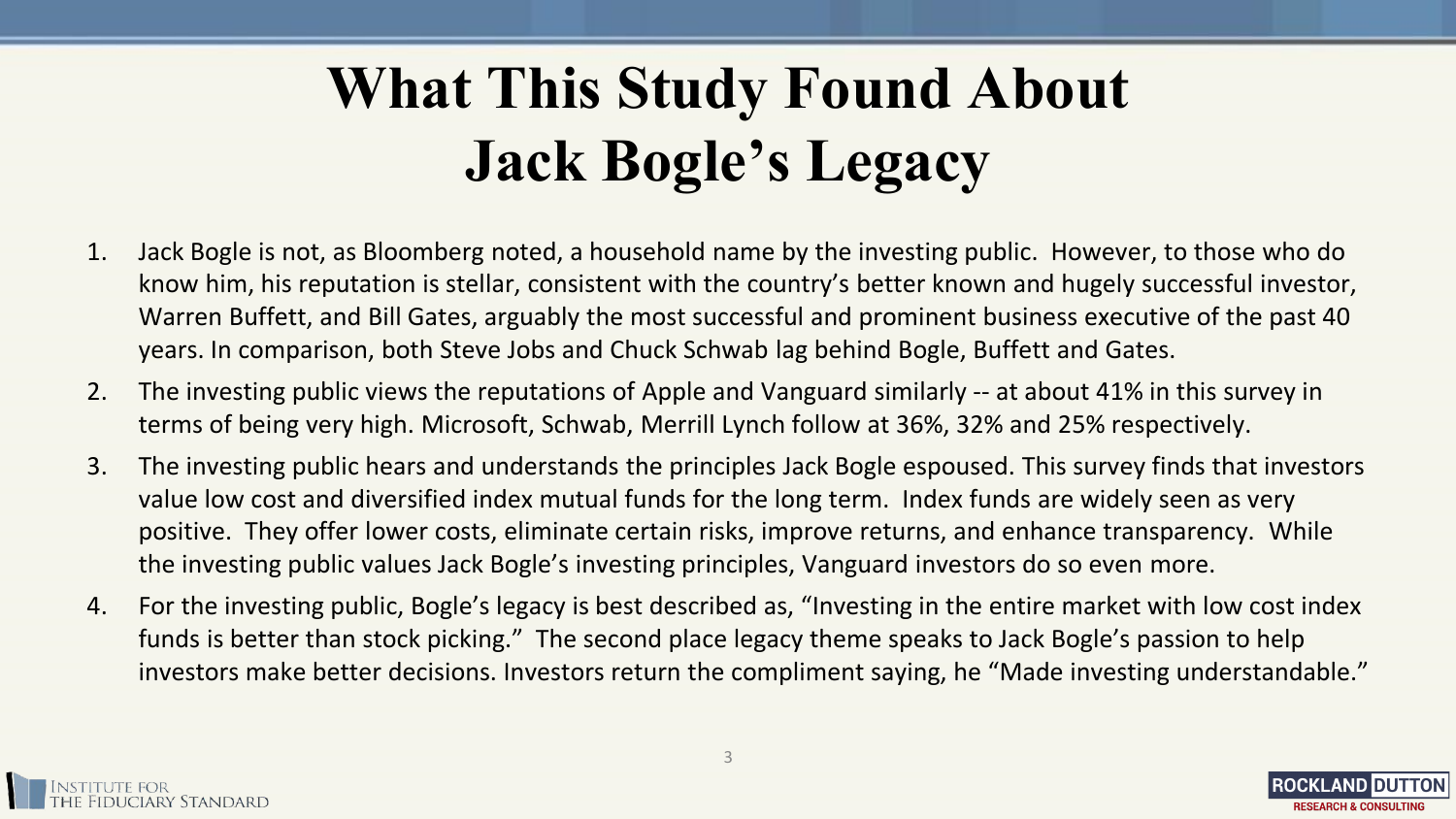# **The Reputation of Jack Bogle**



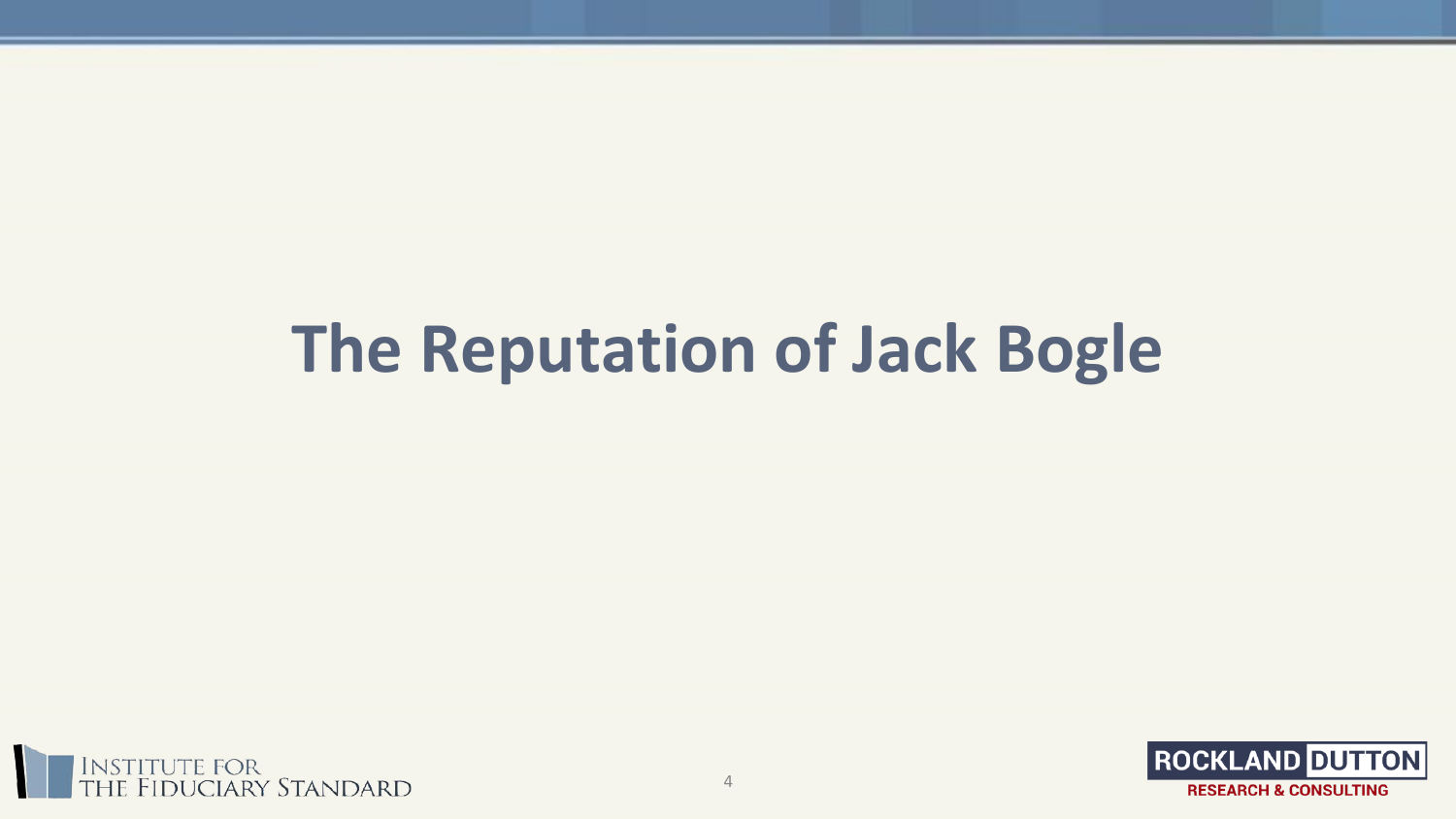## **Among the General Investing Public more than 35% Know Jack Bogle**

• Nineteen years after exiting Vanguard, half of the investing public has heard of Jack Bogle; this compares with 76% of Vanguard investors

itute for<br>Fiduciary Standard



**General Investing Public Vanguard Investors**

**ROCKLAND DUTTON RESEARCH & CONSULTING** 

*Q19. How much do you know about Jack Bogle, the founder and former chairman of Vanguard?*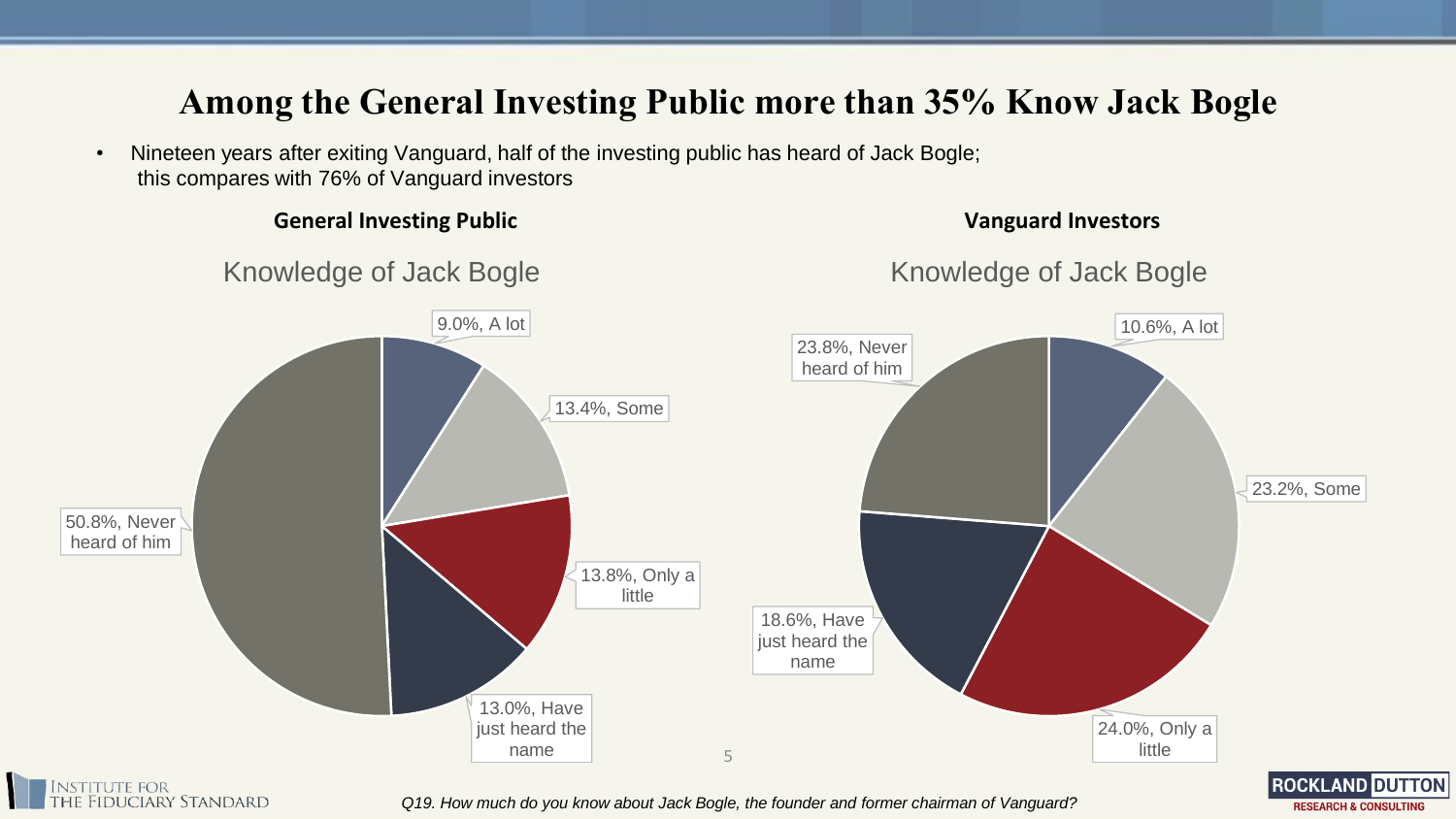## **Of Those Who Know of Him Among the Public, Views of Jack Bogle are Widely Favorable, 60.5% to 0.3% -- and 38% Neutral**

**General Investing Public**



**Vanguard Investors**

**ROCKLAND DUTTON** 

**RESEARCH & CONSULTING** 

View of Jack Bogle

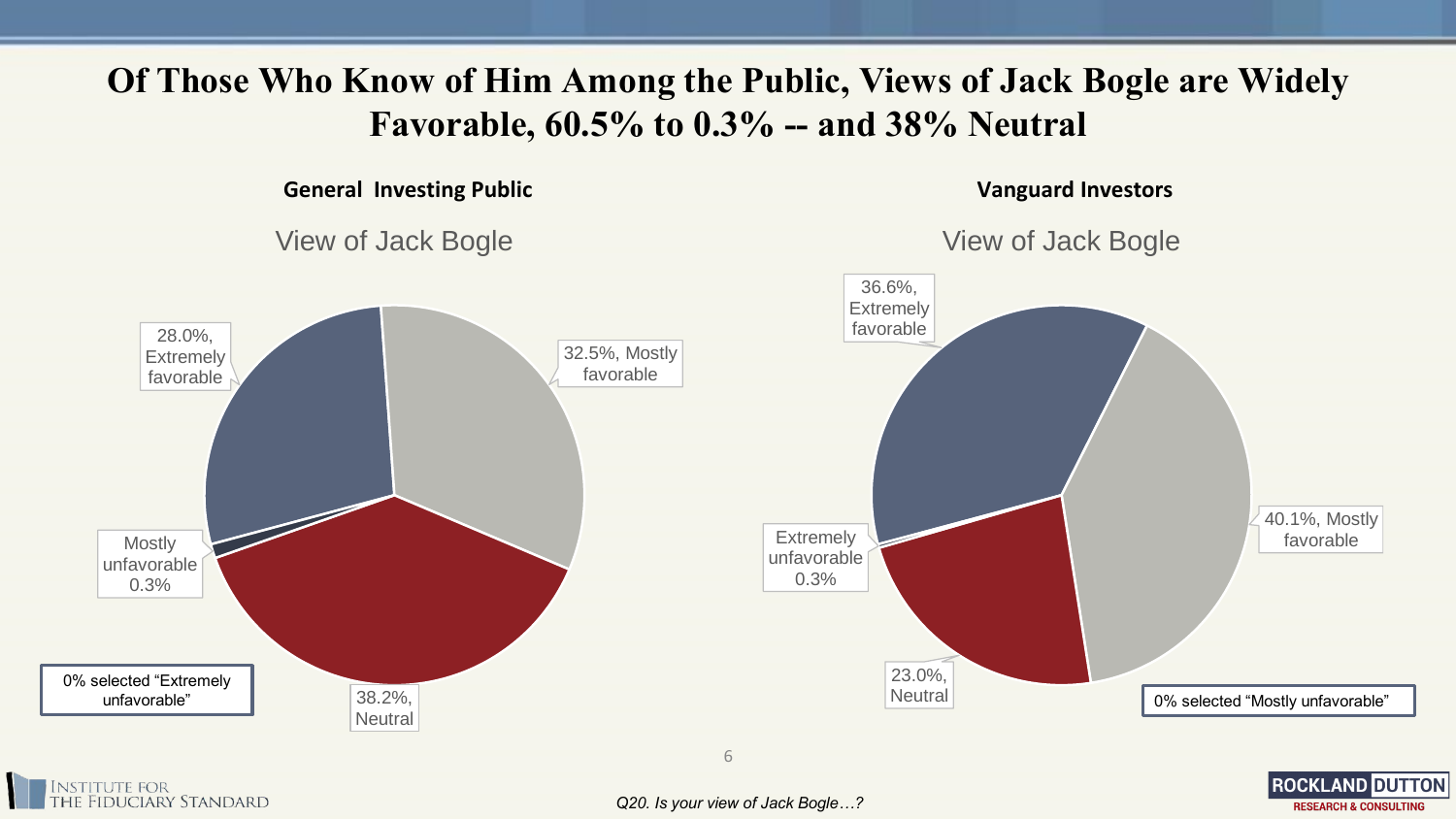## **Among the Investing Public, Jack Bogle's General Familiarity is Far Lower Than Luminaries such as Warren Buffett and Bill Gates**

### **General Investing Public Vanguard Investors**

![](_page_6_Figure_3.jpeg)

Jack Bogle's familiarity with the public is overshadowed by business leaders whose name is inseparable from their firm's name

7

**IDUCIARY STANDARD** 

*Q8. How familiar are you with each of the following individuals – very familiar, somewhat familiar, only a little familiar, have only just heard the name, or have never heard of this person?*

![](_page_6_Picture_8.jpeg)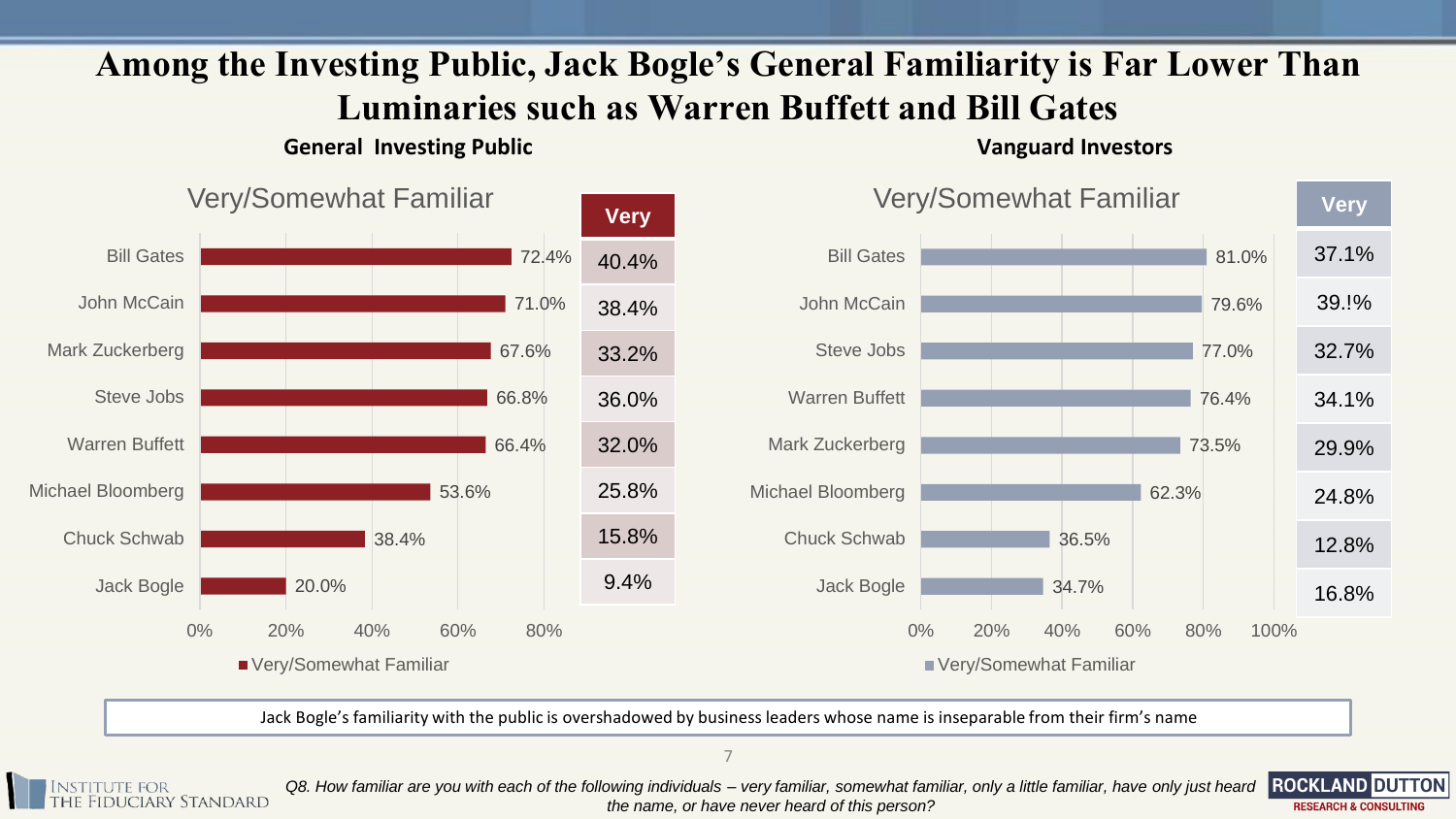## **Yet, Jack Bogle Ranks at the Very Top with Warren Buffett and Bill Gates for his Excellent Reputation among the General Investing Public who are Familiar with his Name**

**General Investing Public Vanguard Investors**

![](_page_7_Figure_2.jpeg)

![](_page_7_Picture_4.jpeg)

![](_page_7_Picture_5.jpeg)

*Q9. On a scale of 1 to 10, where 1 is poor and 10 is excellent, to the best of your knowledge how would you rate the reputation of each of these individuals? Asked of those very, somewhat or a little familiar with Jack Bogle.*

![](_page_7_Picture_7.jpeg)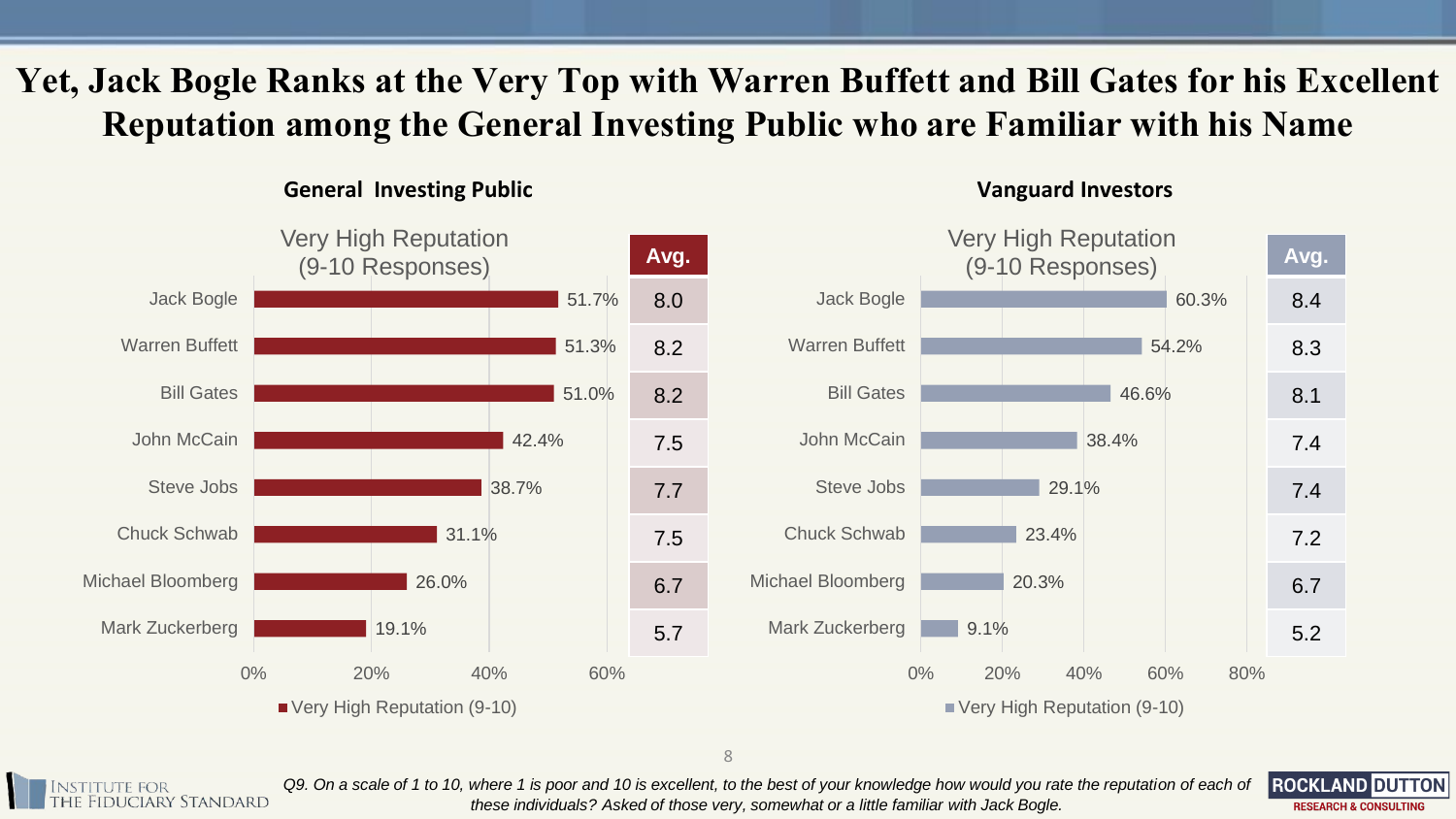## **The More Familiar Investors are With Jack Bogle, The More They Respect Him**

This question differs slightly from Question 8 which is about familiarity, but the results are highly comparable

### **General Investing Public Vanguard Investors**

![](_page_8_Figure_4.jpeg)

![](_page_8_Picture_5.jpeg)

*Q22. How much do you respect Jack Bogle as a knowledgeable, authoritative voice for investing, on a scale of 1 to 10 where 1 is no respect at all and 10 is great respect?*

**ROCKLAND DUTTON RESEARCH & CONSULTING**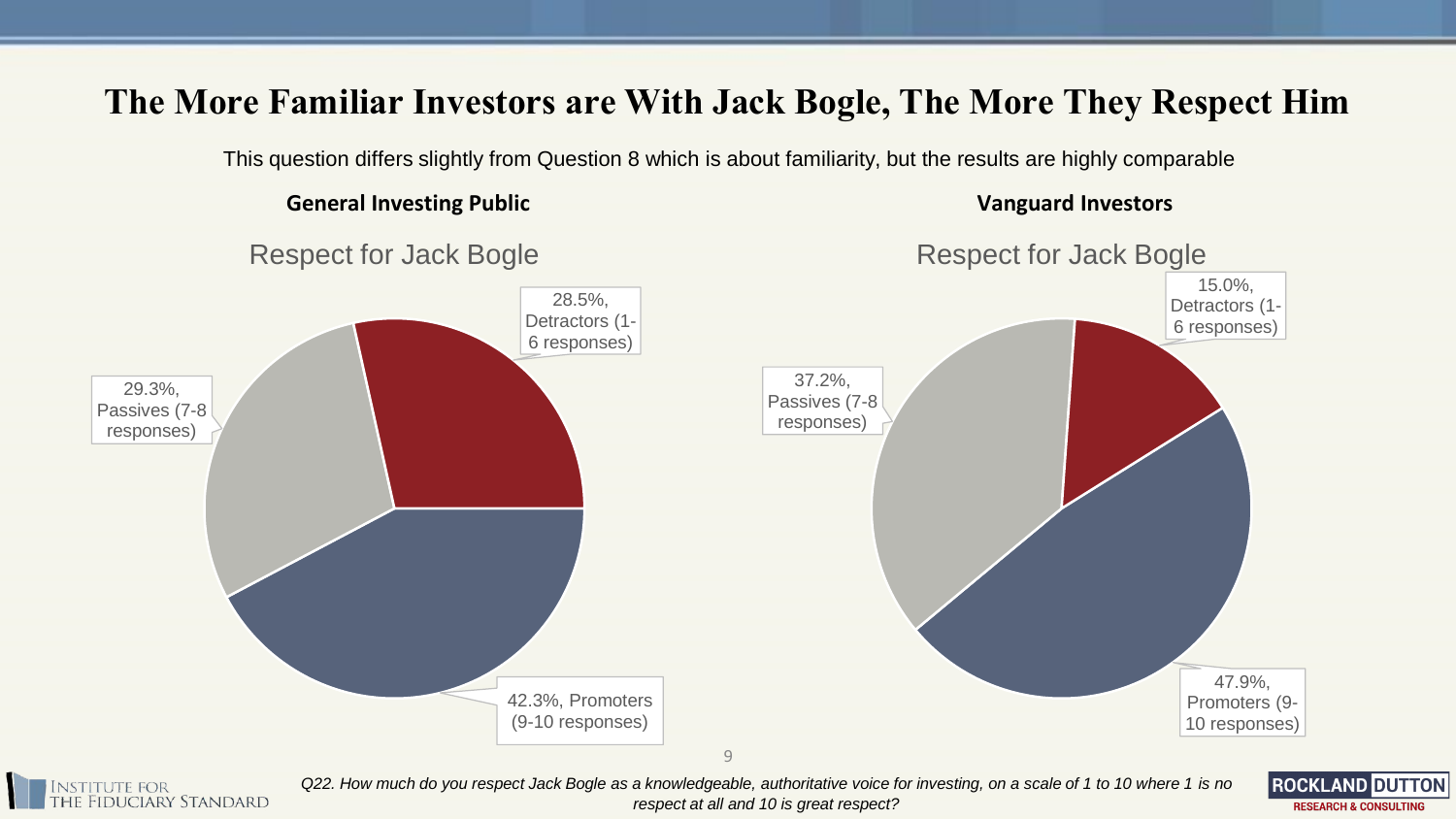## **For Those Who Know Jack Bogle, Keeping Investment Costs Low and Long Term Investing are The Most Important Principles He Advanced: Vanguard Investors See all His Principles Even More Favorably**

**General Investing Public Vanguard Investors** • Among the general public, those who responded not much or not at all ranged from 9-13% and for Vanguard investors 3-7%

![](_page_9_Figure_2.jpeg)

**IDUCIARY STANDARD** 

10 *Q23. How much was Jack Bogle a leader in the mutual fund industry for advancing these principles? – a great deal, some, not much or not at all.* 

**ROCKLAND DUTTON RESEARCH & CONSULTING**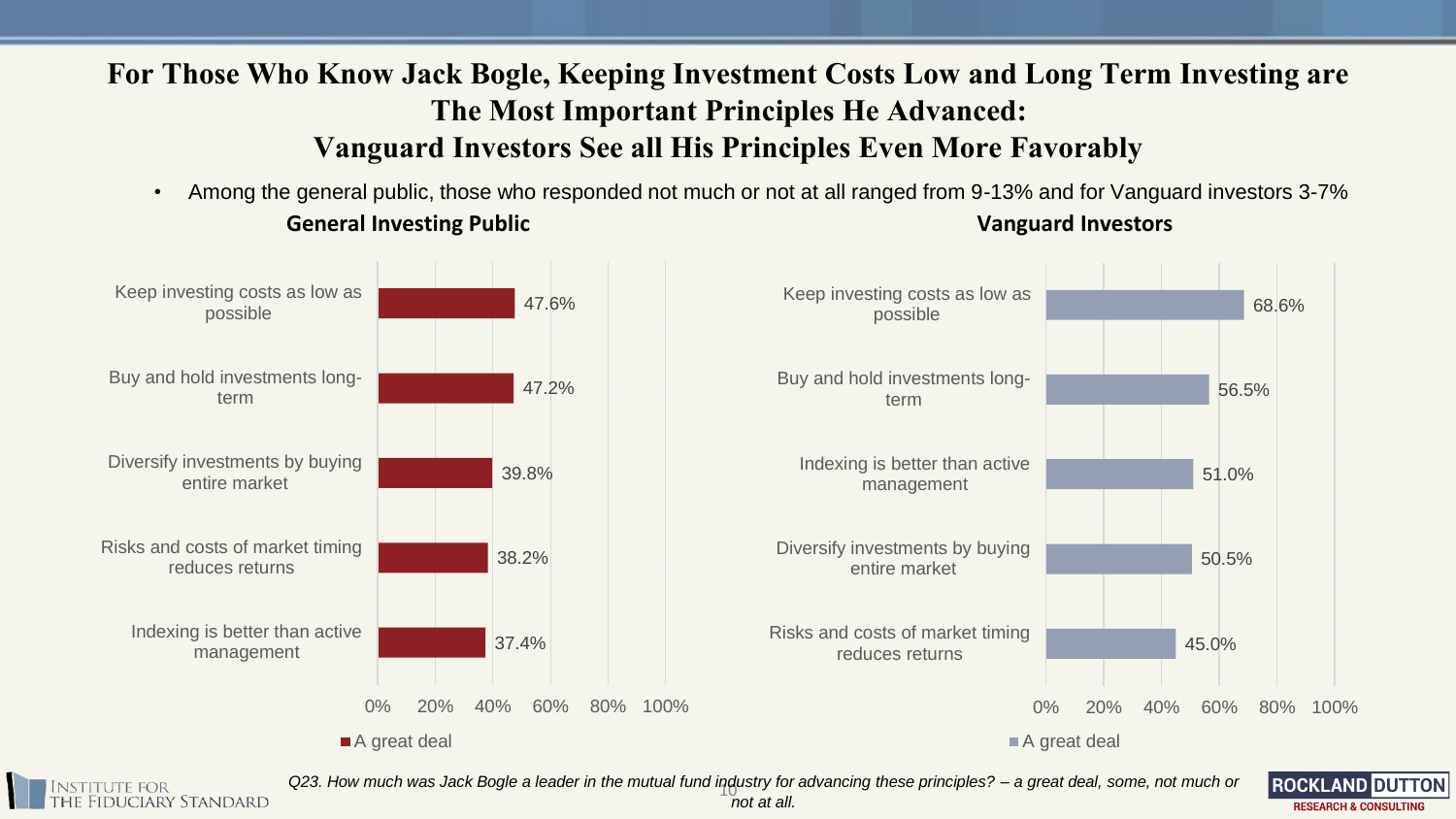# **Company Reputations**

![](_page_10_Picture_1.jpeg)

![](_page_10_Picture_2.jpeg)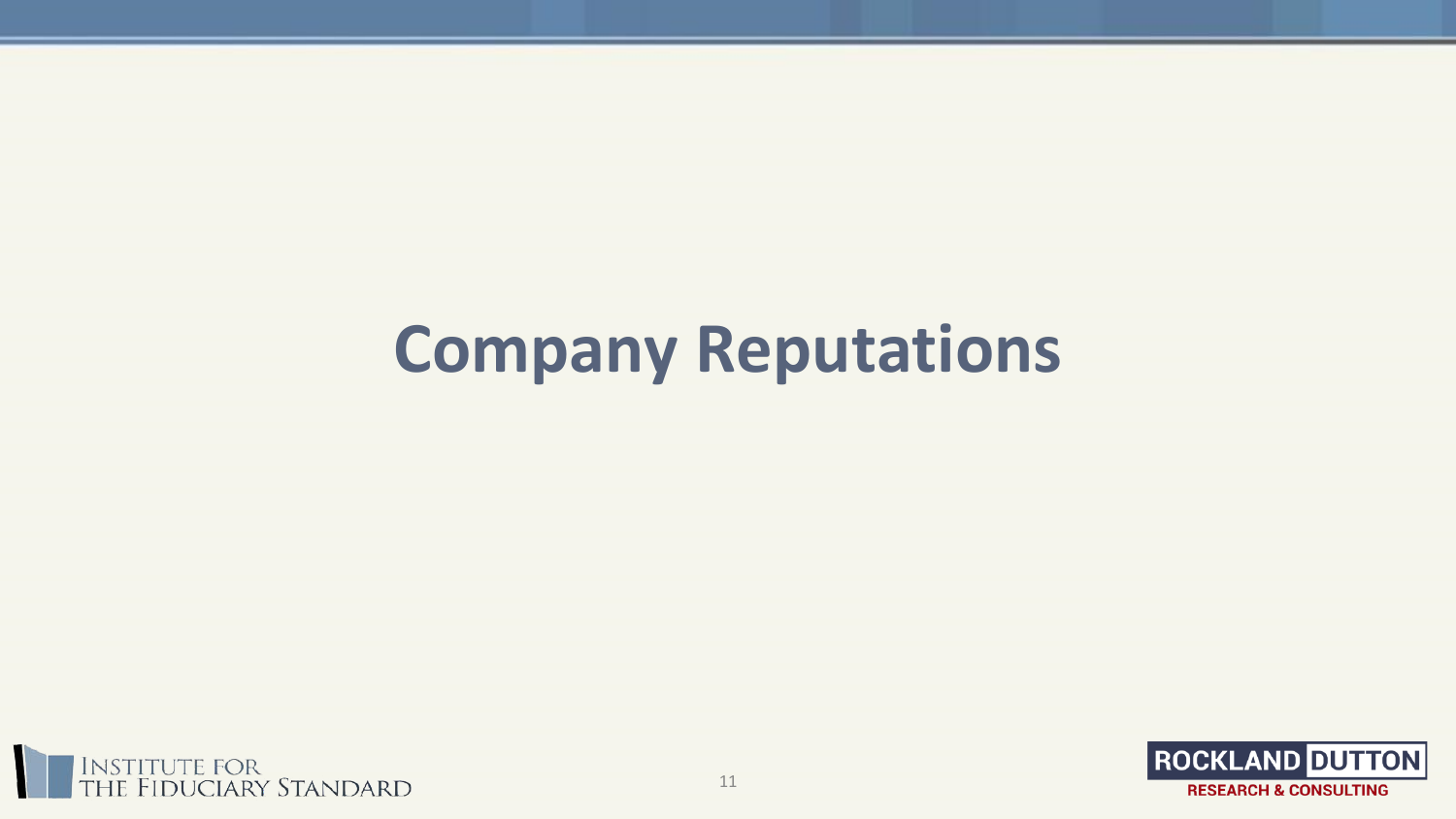## **Familiarity with Vanguard Similar to Schwab and Merrill Lynch Among the Investing Public**

### **General Investing Public Vanguard Investors**

![](_page_11_Figure_2.jpeg)

![](_page_11_Picture_4.jpeg)

*Q4. How familiar are you with each of the following companies – very familiar, somewhat familiar, only a little familiar, have only just heard the name, or have never heard of this company?*

**ROCKLAND DUTTON RESEARCH & CONSULTING**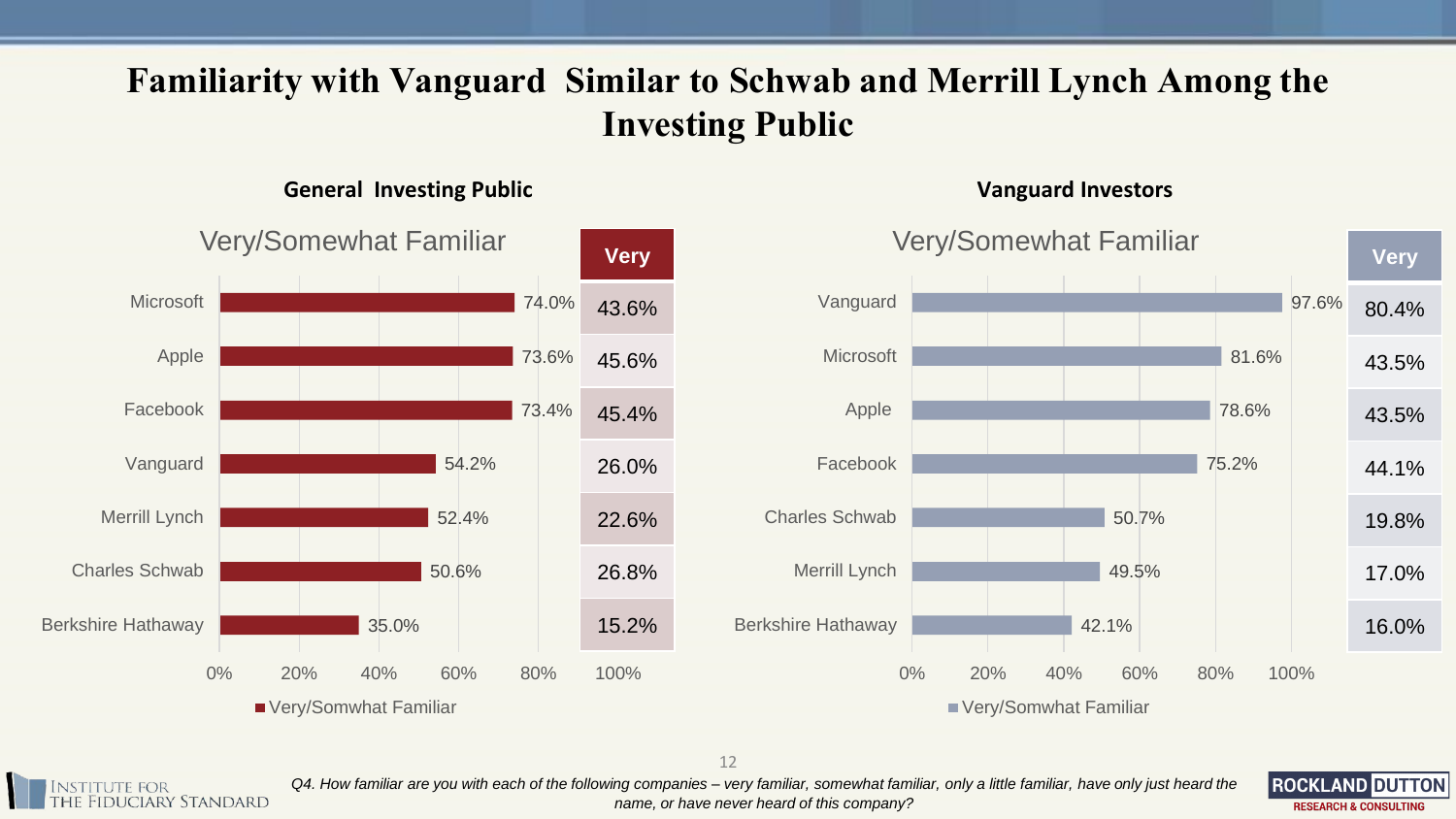## **High Familiarity and High Reputation Ratings Are Not Always Related**

### **General Investing Public Vanguard Investors**

Reputation vs. Awareness

### 16.3% 22.3% 43.3% 72.7% 49.5% 50.7% 42.1% 97.6% 0% 20% 40% 60% 80% 100% Merrill Lynch Charles Schwab **Berkshire** Hathaway Vanguard Very/Somewhat Familiar Very High Reputation (9-10) 24.8% 31.5% 40.7% 46.9% 52.4% 50.6% 54.2% 35.0% 0% 20% 40% 60% 80% 100% Merrill Lynch Charles Schwab Vanguard **Berkshire** Hathaway ■ Very/Somewhat Familiar ■ Very High Reputation (9-10)

13 *companies?Q5. On a scale of 1 to 10, where 1 is poor and 10 is excellent, to the best of your knowledge how would you rate the reputation of each of the following* 

![](_page_12_Picture_4.jpeg)

Reputation vs. Awareness

![](_page_12_Picture_6.jpeg)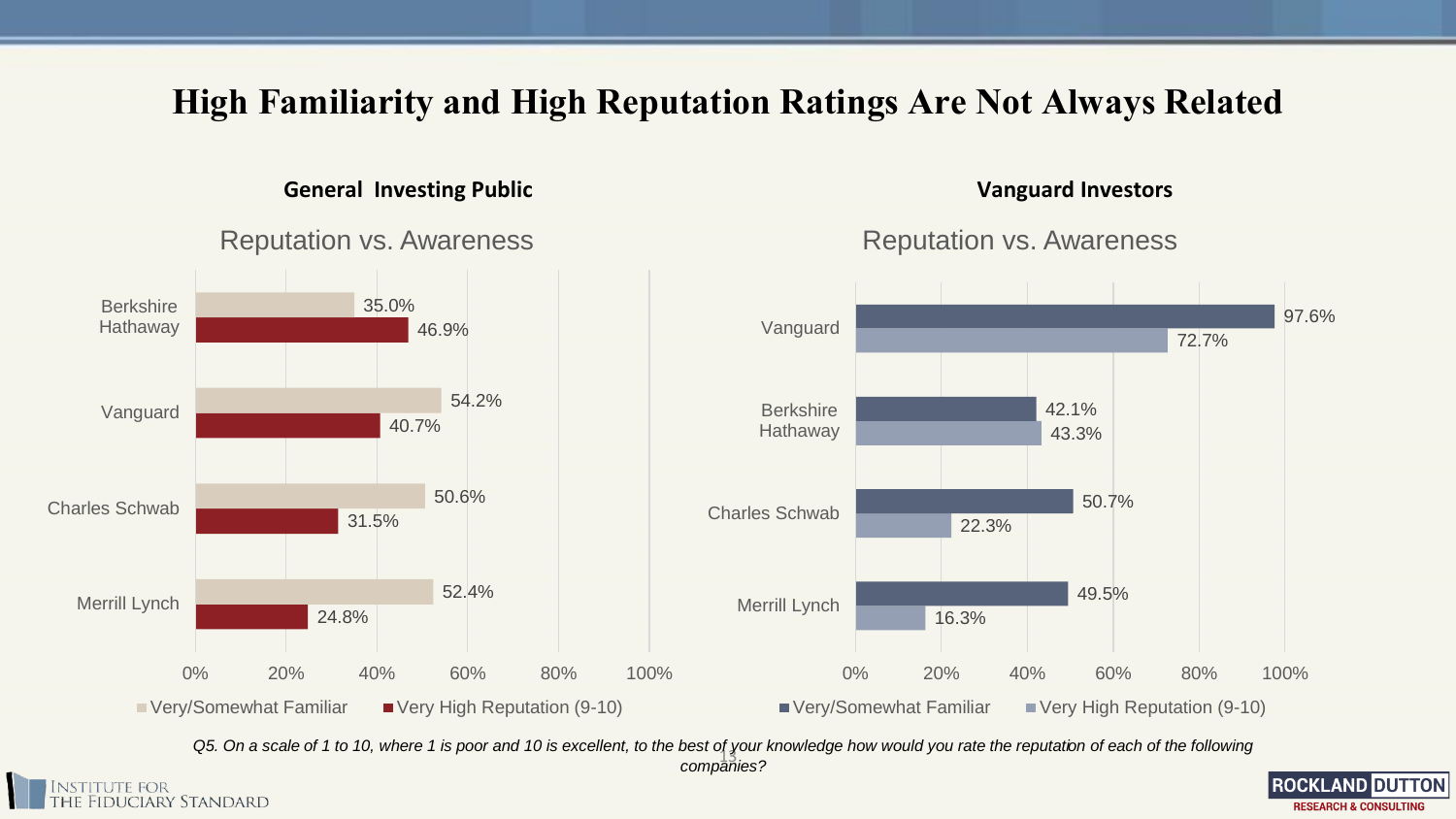## **For the Investing Public, When It Comes to Putting Customer Interests First Vanguard is at the Top while Merrill Lags Behind**

**General Investing Public Vanguard Investors**

![](_page_13_Figure_3.jpeg)

14

![](_page_13_Picture_5.jpeg)

*Q7. How much do you respect each of the following as an investment company that puts customers' interests first, on a scale of 1 to 10 where 1 is no respect at all and 10 is great respect?*

![](_page_13_Picture_7.jpeg)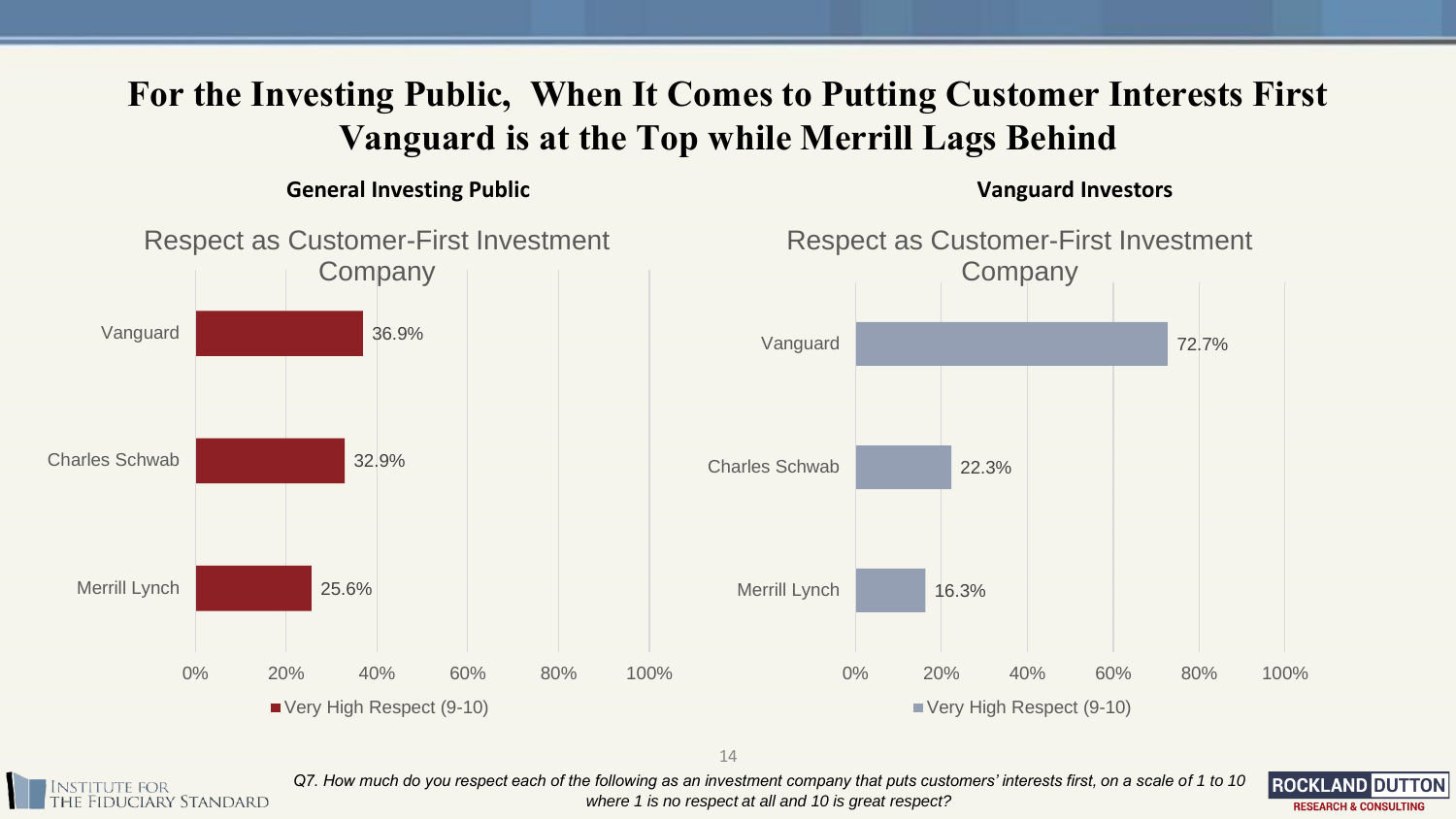## **Among the Investing Public, Vanguard's Reputation Parallels that of Apple and is Higher than Charles Schwab and Merrill Lynch**

For the general public investors, Berkshire Hathaway is on top; Vanguard's reputation outranks Charles Schwab and Merrill Lynch

![](_page_14_Figure_2.jpeg)

**General Investing Public Vanguard Investors**

**IDUCIARY STANDARD** 

*Q5. On a scale of 1 to 10, where 1 is poor and 10 is excellent, to the best of your knowledge how would you rate the reputation of each of the following companies?*

**ROCKLAND DUTTON RESEARCH & CONSULTING**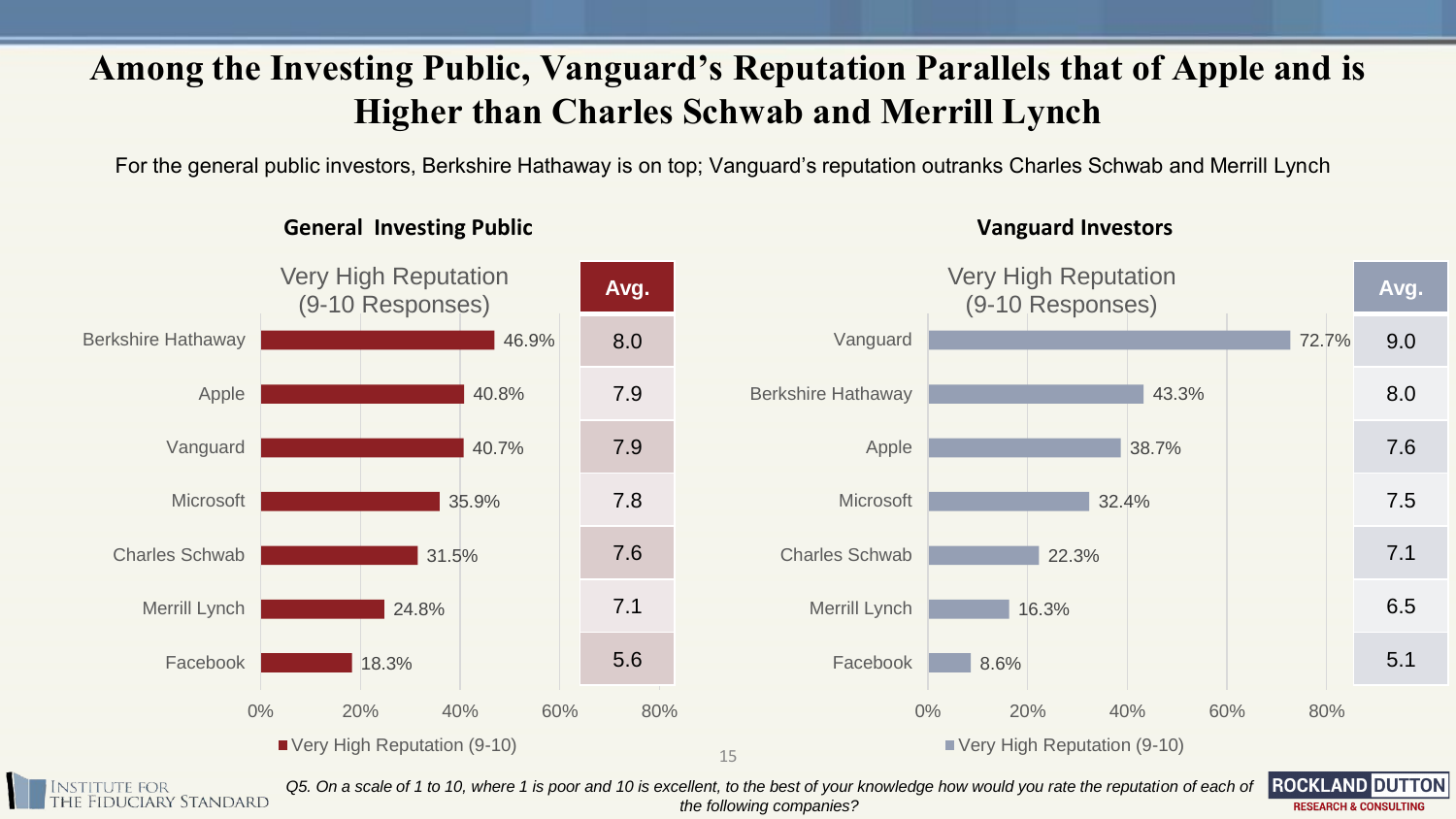# **Principles Jack Bogle Espoused**

![](_page_15_Picture_1.jpeg)

![](_page_15_Picture_2.jpeg)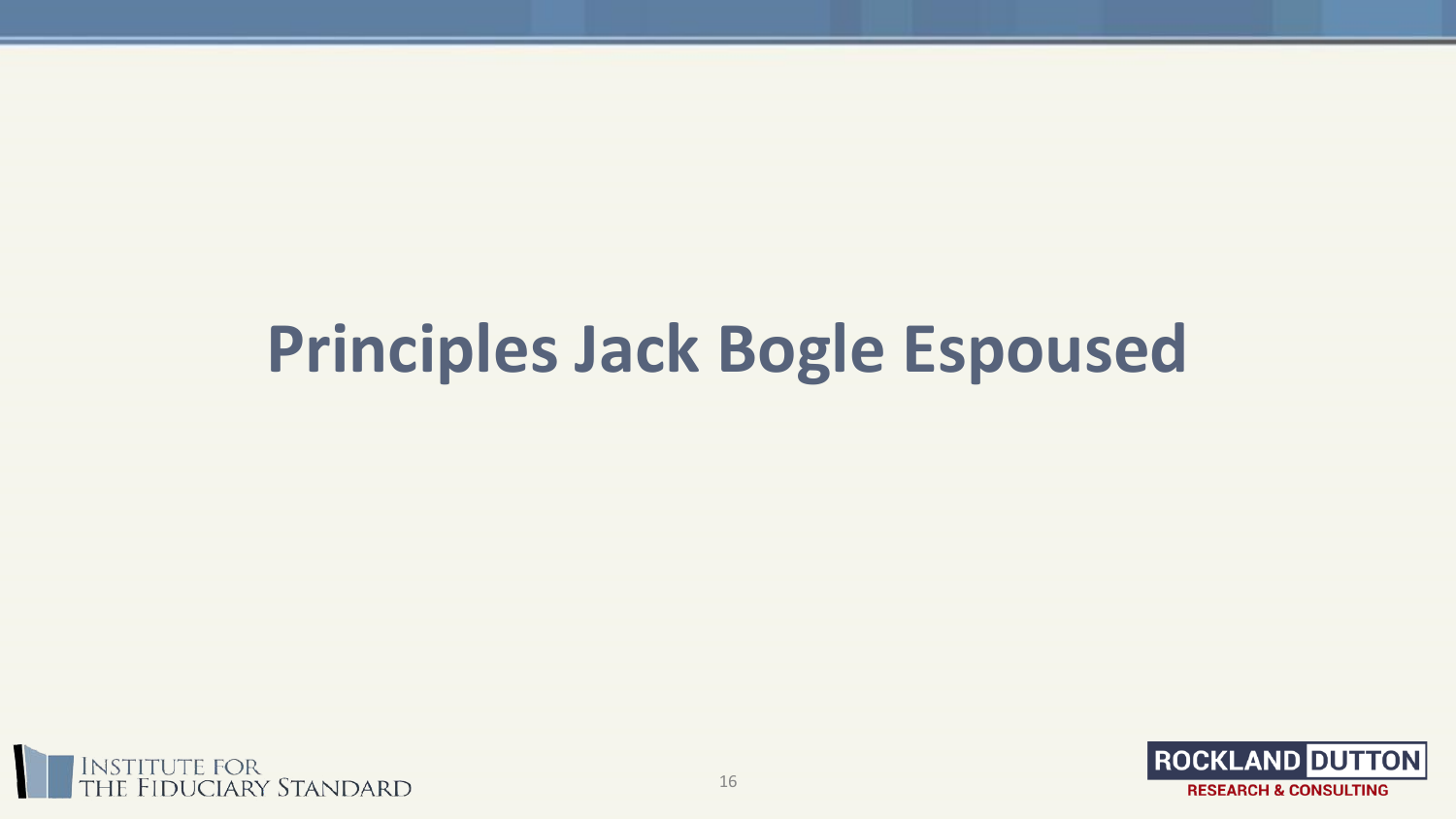## **Importance of Jack Bogle's Investment Principles are Ranked High\***

### **General Investing Public Vanguard Investors**

**ROCKLAND DUTTON** 

**RESEARCH & CONSULTING** 

*\*Green refers to what Jack Bogle encouraged, Red are things he discouraged*

![](_page_16_Figure_4.jpeg)

![](_page_16_Picture_6.jpeg)

*Q11. Now, using a scale of 1 to 10, where 1 is not important at all and 10 is very important please rank the importance of each of these factors to you when it comes to investing in mutual funds. If you don't know enough to say, please indicate that by checking N/A.*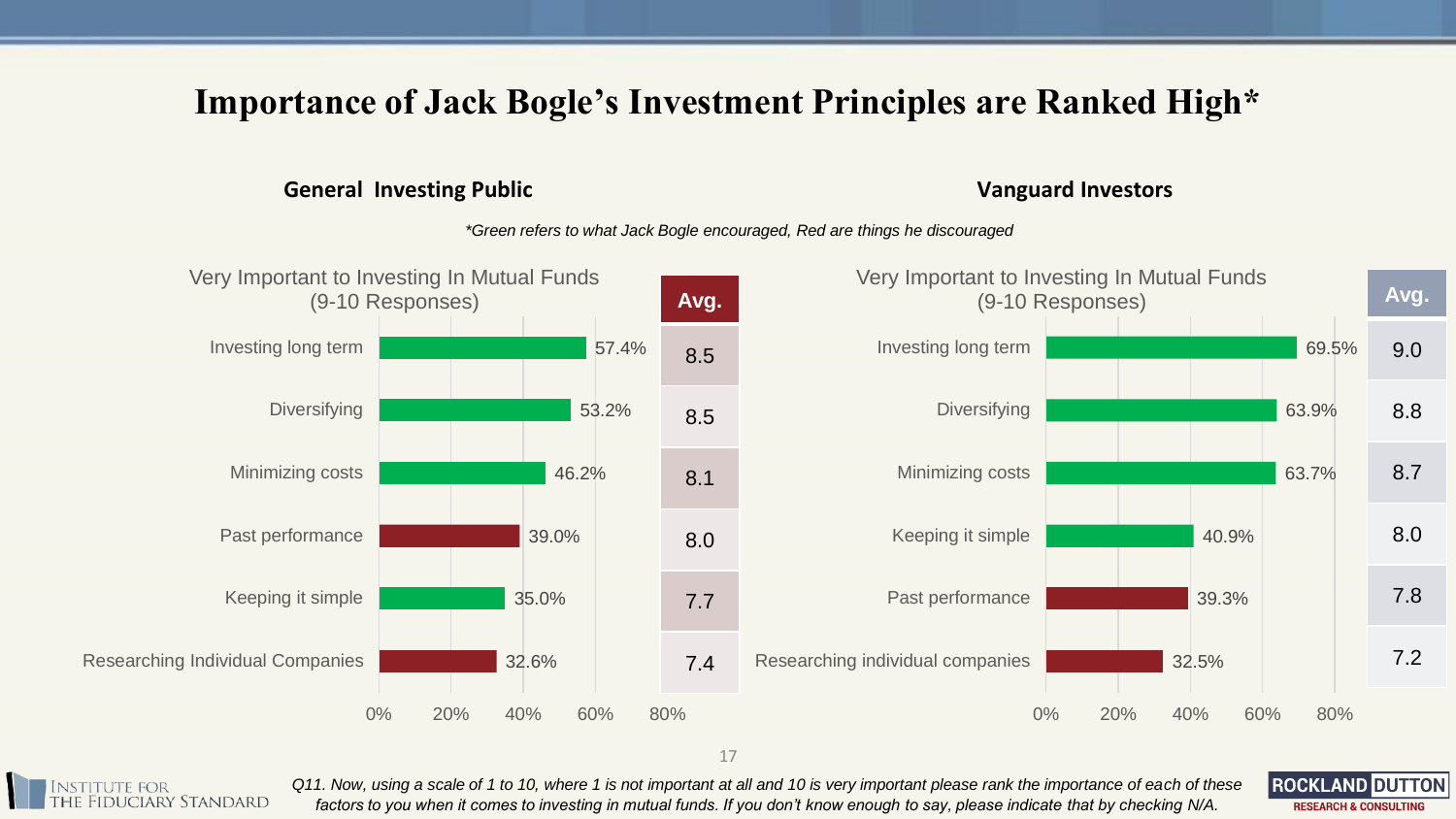## **Investment Priorities Ranked by Those Who Are Knowledgeable About Jack Bogle**

| Vanguard Investors More Knowledgeable<br>$\bullet$<br>And More Correct About Ignoring Past | <b>General Investing Public</b> |                                        |                                                       | <b>Vanguard Investors</b> |         |                                        |                                                       |
|--------------------------------------------------------------------------------------------|---------------------------------|----------------------------------------|-------------------------------------------------------|---------------------------|---------|----------------------------------------|-------------------------------------------------------|
| Performance                                                                                | Overall                         | Know A<br>lot/Some About<br>Jack Bogle | Know a<br>little/only heard<br>name/never<br>heard of |                           | Overall | Know A<br>lot/Some About<br>Jack Bogle | Know a<br>little/only heard<br>name/never<br>heard of |
| <b>Investing long term</b>                                                                 | 57.4%                           | 70.5%                                  | 53.6%                                                 |                           | 69.5%   | 72.2%                                  | 68.1%                                                 |
| <b>Diversifying</b>                                                                        | 53.2%                           | 62.5%                                  | 50.5%                                                 |                           | 63.9%   | 69.2%                                  | 61.1%                                                 |
| <b>Minimizing costs</b>                                                                    | 46.2%                           | 67.0%                                  | 40.2%                                                 |                           | 63.7%   | 71.6%                                  | 59.6%                                                 |
| <b>Keeping it simple</b>                                                                   | 35.0%                           | 64.3%                                  | 26.5%                                                 |                           | 40.9%   | 47.9%                                  | 37.3%                                                 |
| <b>Past performance</b>                                                                    | 39.0%                           | 52.7%                                  | 35.1%                                                 |                           | 39.3%   | 30.2%                                  | 44.0%                                                 |
| <b>Researching individual companies</b>                                                    | 32.6%                           | 58.0%<br>TQ                            | 25.3%                                                 |                           | 32.5%   | 37.3%                                  | 30.1%                                                 |

itute for<br>Fiduciary Standard

*Q11. Now, using a scale of 1 to 10, where 1 is not important at all and 10 is very important please rank the importance of each of these factors to you when it comes to investing in mutual funds. If you don't know enough to say, please indicate that by checking N/A.*

![](_page_17_Picture_4.jpeg)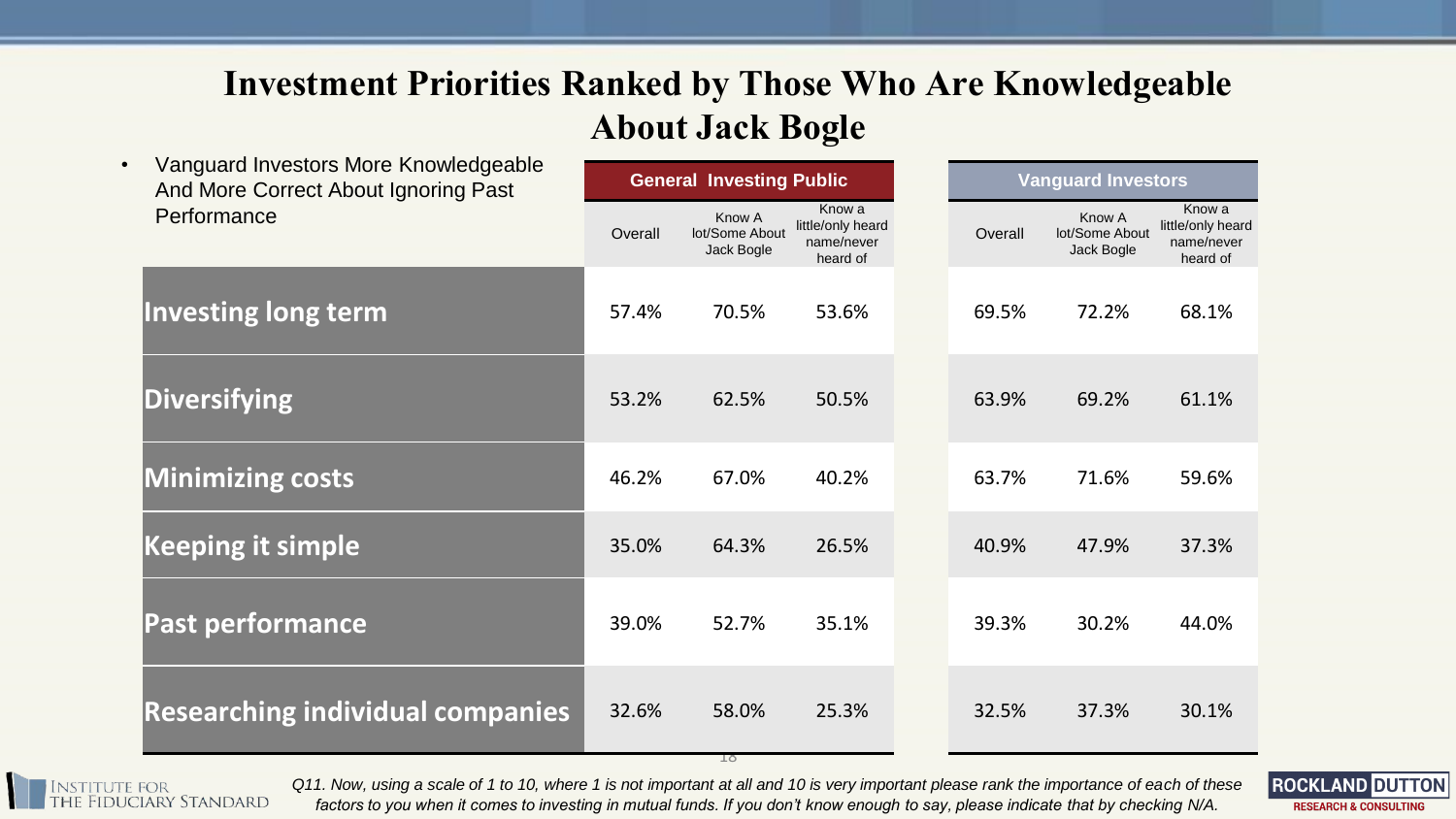## **Diversifying, Investing for the Long-term and Minimizing Costs Increasingly Important to Investors Today**

### **General Investing Public Vanguard Investors**

![](_page_18_Figure_2.jpeg)

![](_page_18_Figure_4.jpeg)

**ROCKLAND DUTTON** 

**RESEARCH & CONSULTING** 

![](_page_18_Picture_6.jpeg)

*Q12. Has your emphasis on each of these factors increased, decreased, or stayed the same in the last 10 years?*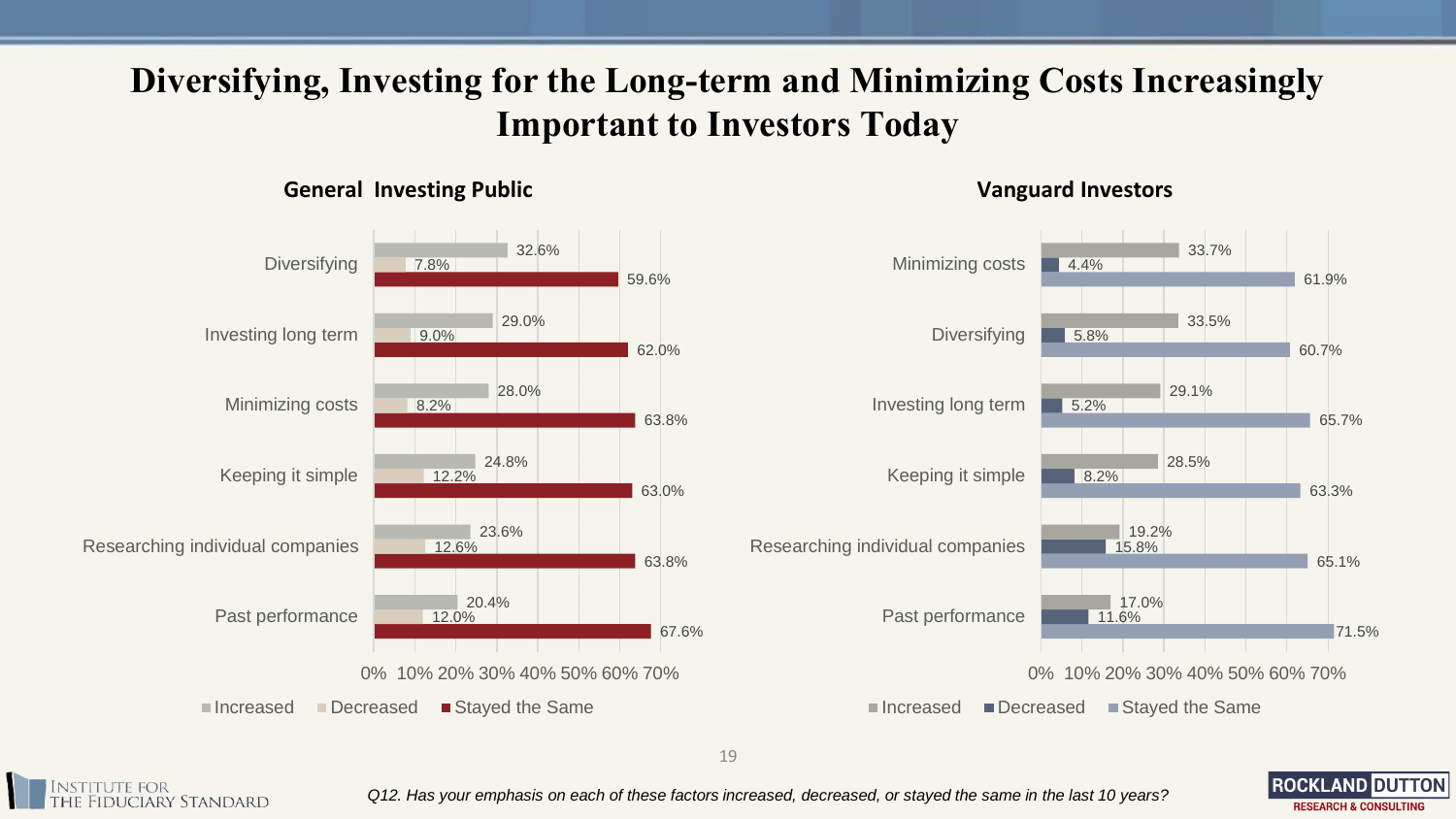# **Index Funds**

![](_page_19_Picture_1.jpeg)

![](_page_19_Picture_2.jpeg)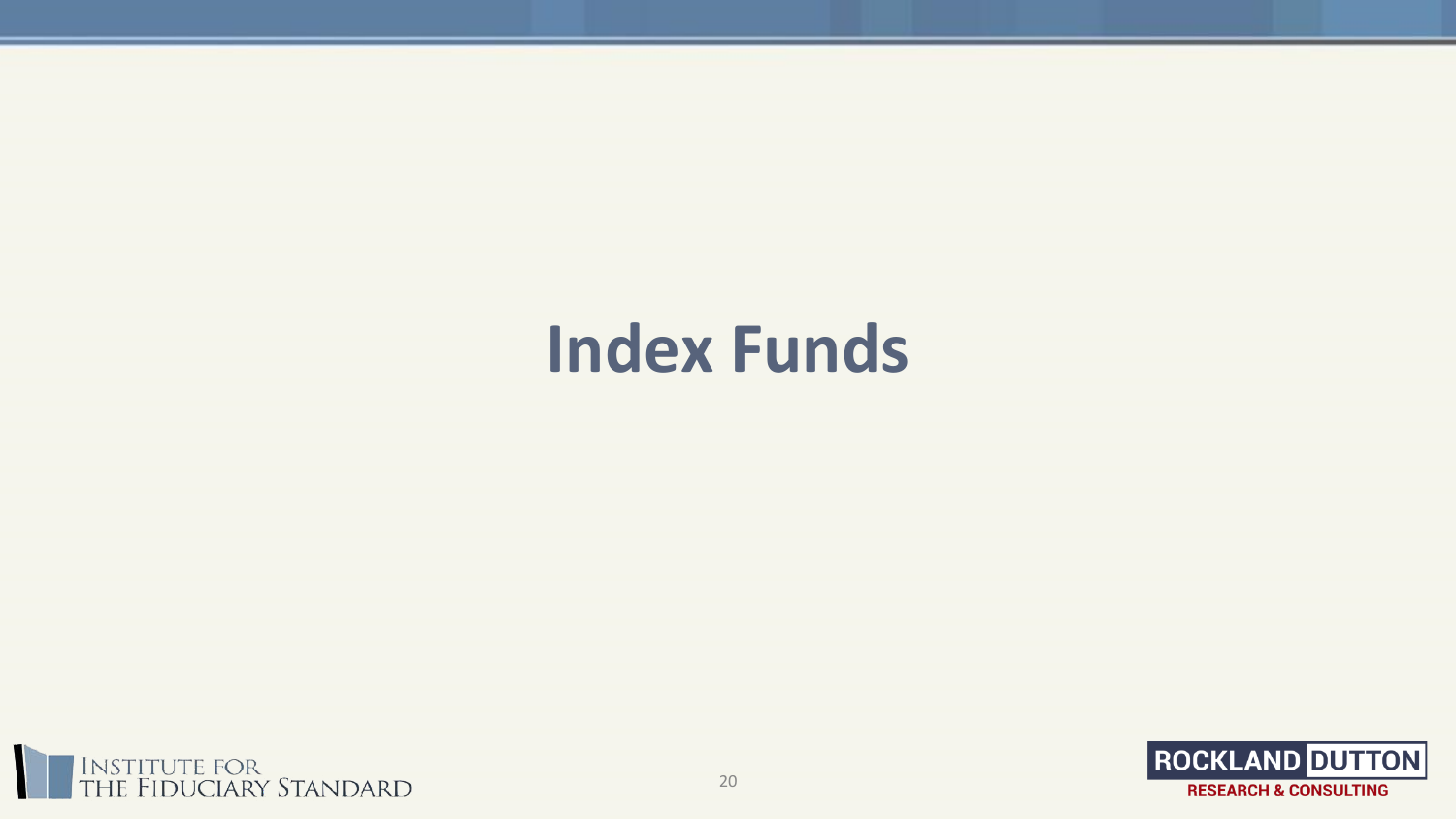## **Knowledge of Mutual Funds is High; Higher among Vanguard Investors**

### **General Investing Public Vanguard Investors**

![](_page_20_Figure_2.jpeg)

Knowledge of Mutual Funds

**RESEARCH & CONSULTING** 

![](_page_20_Figure_5.jpeg)

![](_page_20_Picture_6.jpeg)

*Q10. How would you rate your knowledge of investing in mutual funds? Are you…?*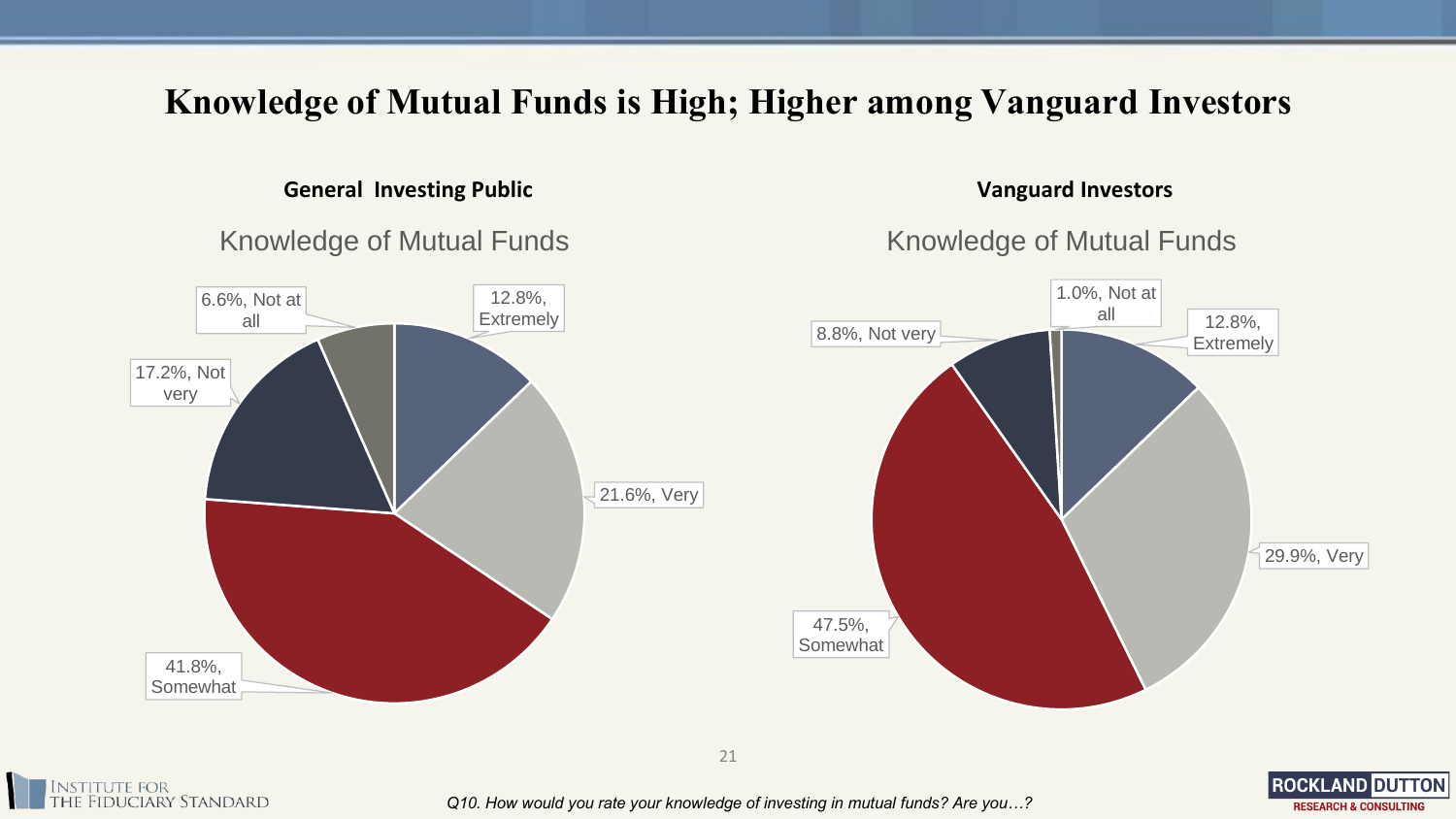## **Investing Public and Vanguard Investors Report Being Knowledgeable About Index Funds**

• Vanguard Investors say they feel more knowledgeable (somewhat, very, extremely) about index funds (75.3%) as compared to the general investing public (59.0%).

**General Investing Public Vanguard Investors**

**ROCKLAND DUTTON** 

**RESEARCH & CONSULTING** 

![](_page_21_Figure_4.jpeg)

*Q13. How would you rate your knowledge of index funds, specifically? Are you…*

Knowledge of Index Funds

tute for<br>Fiduciary Standard

## Knowledge of Index Funds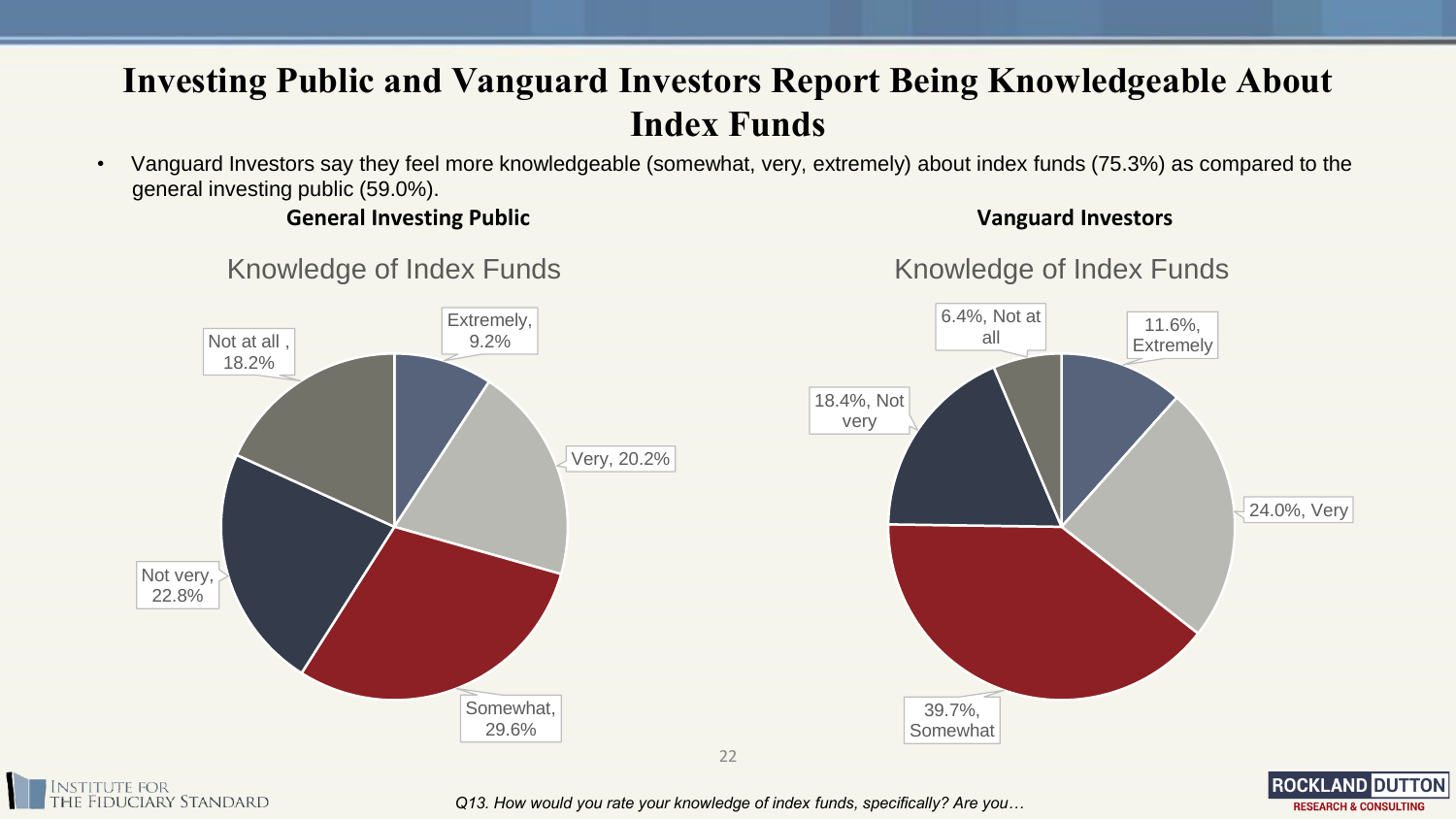## **Index Funds Generally Seen as Having a Positive Impact in Investing**

Respondents were provided the following statement and then asked the question: *Passively managed index funds are funds that track a group or bucket of stocks and/or bonds. For example, index funds designed to track the Standard and Poor's 500 mirror the risk and return of the entire stock market at a very low cost.* 

### **General Investing Public Vanguard Investors**

![](_page_22_Figure_3.jpeg)

Impact of Index Funds on an Individual's Investments

![](_page_22_Figure_4.jpeg)

Impact of Index Funds on an Individual's Investments

*Q14. Passively managed index funds are funds that track a group or bucket of stocks and/or bonds. For example, index funds designed to*  itute for<br>Fiduciary Standard *track the Standard and Poor's 500 mirror the risk and return of the entire stock market at a very low cost. What kind of impact do you think index funds have had on the way individuals invest, if any?*

![](_page_22_Picture_7.jpeg)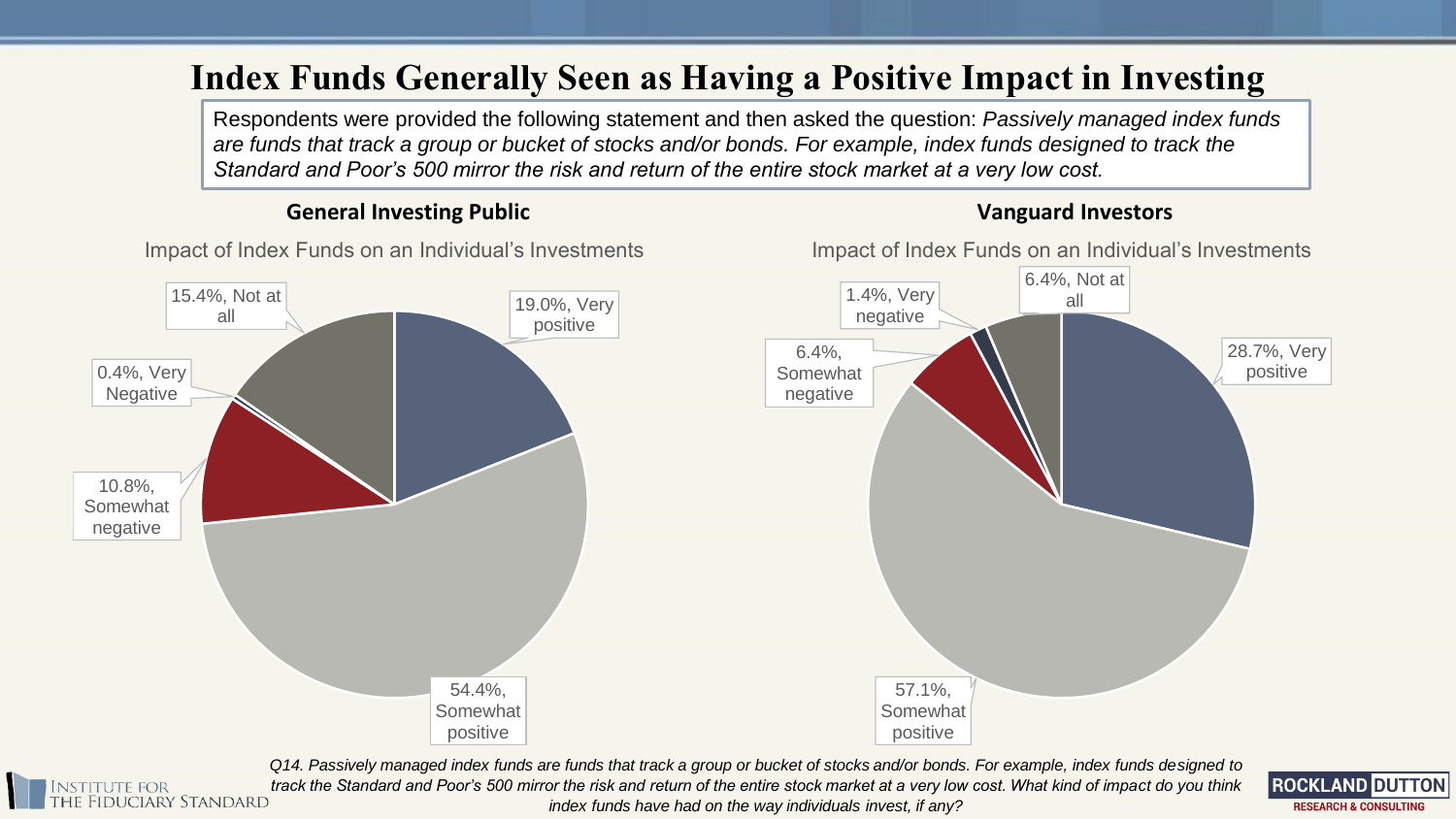## **Wide Agreement on Views of Index Funds Benefits**

|                                                                                                                                            | <b>General Investing Public</b> |                |                 | <b>Vanguard Investors</b> |                |          |
|--------------------------------------------------------------------------------------------------------------------------------------------|---------------------------------|----------------|-----------------|---------------------------|----------------|----------|
|                                                                                                                                            | Agree                           | <b>Neutral</b> | <b>Disagree</b> | Agree                     | <b>Neutral</b> | Disagree |
| Index funds are for amateur investors who lack the<br>expertise to beat the market.                                                        | 40.2%                           | 41.6%          | 18.2%           | 32.4%                     | 32.1%          | 35.6%    |
| Index funds are more transparent about their investing<br>strategy and costs.                                                              | 46.6%                           | 47.0%          | 6.4%            | 57.9%                     | 37.1%          | 5.0%     |
| Index funds could distort prices and exacerbate<br>market turbulence.                                                                      | 30.0%                           | 52.8%          | 17.2%           | 25.6%                     | 42.5%          | 32.0%    |
| Index funds get better returns than actively managed<br>funds over the long term.                                                          | 38.4%                           | 52.8%          | 8.8%            | 48.5%                     | 44.3%          | 7.2%     |
| Index funds that represent the entire market eliminate<br>risks associated with individual companies, market<br>sectors and stock picking. | 51.8%                           | 38.8%          | 9.4%            | 64.5%                     | 26.7%          | 8.8%     |
| Index funds that represent the entire market have<br>lower costs and less risk than actively managed funds<br>that pick certain stocks.    | 52.8%                           | 41.8%          | 5.4%            | 66.4%                     | 29.5%          | 4.0%     |
|                                                                                                                                            |                                 | 24             |                 |                           |                |          |

Institute for<br>the Fiduciary Standard

*Q15. When it comes to index funds, how much do you agree or disagree with each of the following statements?*

![](_page_23_Picture_4.jpeg)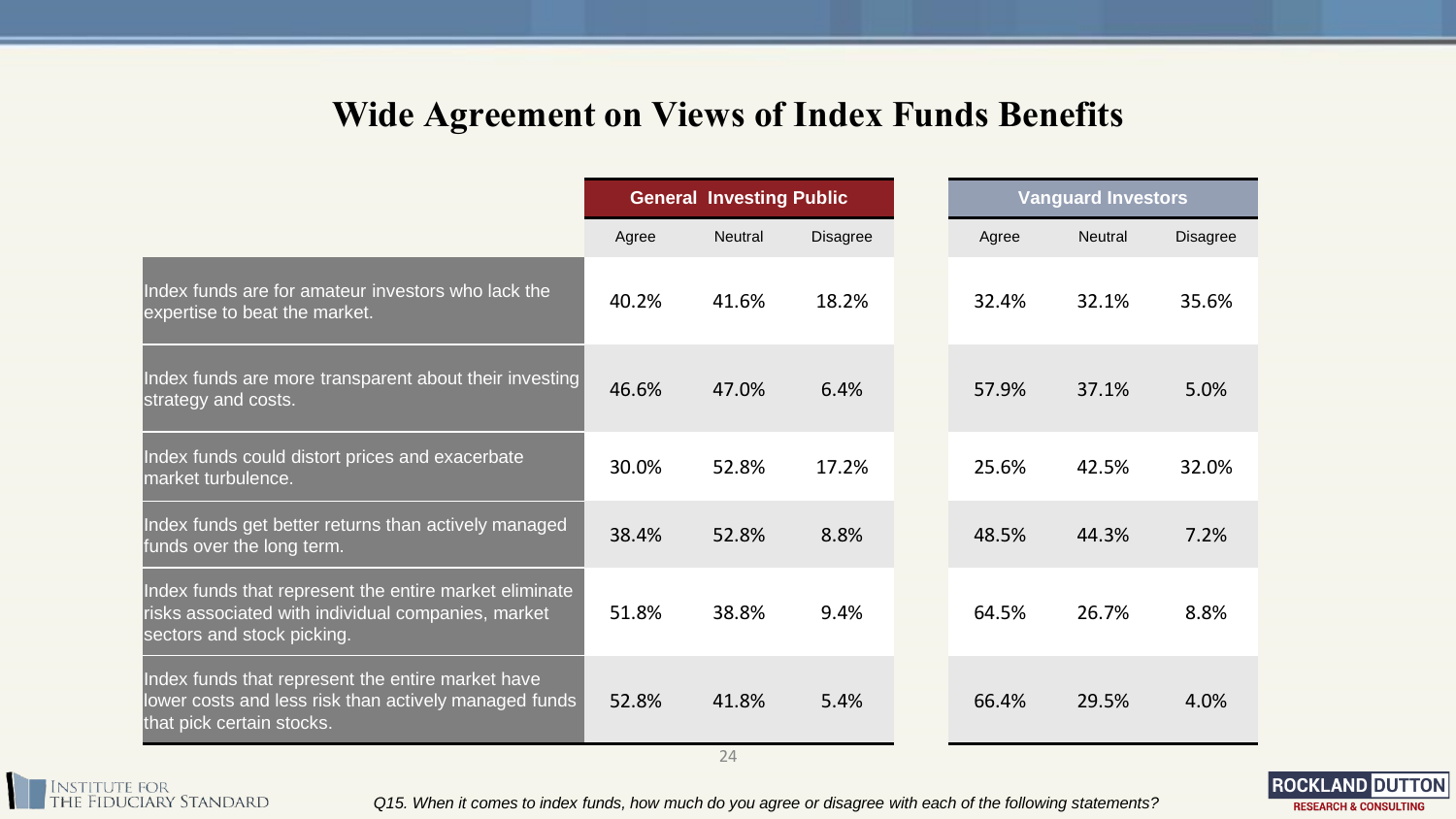# **Describing Jack Bogle's Legacy**

![](_page_24_Picture_1.jpeg)

![](_page_24_Picture_2.jpeg)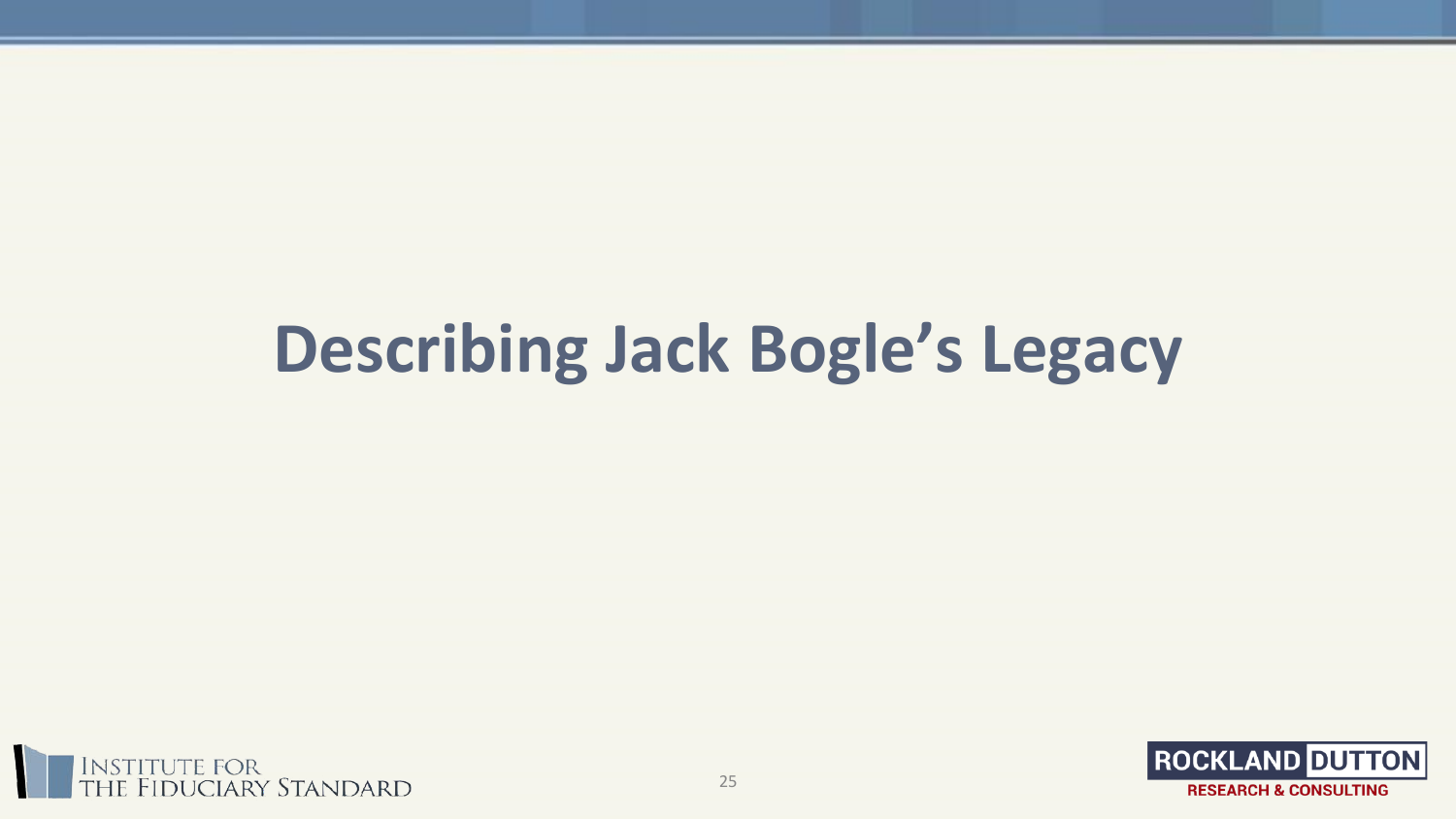## **How the General Public Remembers Jack Bogle: In Their Own Words**

![](_page_25_Figure_1.jpeg)

..Because my investments have done remarkably well with Vanguard

![](_page_25_Picture_3.jpeg)

*Q21. What is that? (Open-end) [FOLLOW-UP TO Q20. Is your view of Jack Bogle…?]*

![](_page_25_Picture_5.jpeg)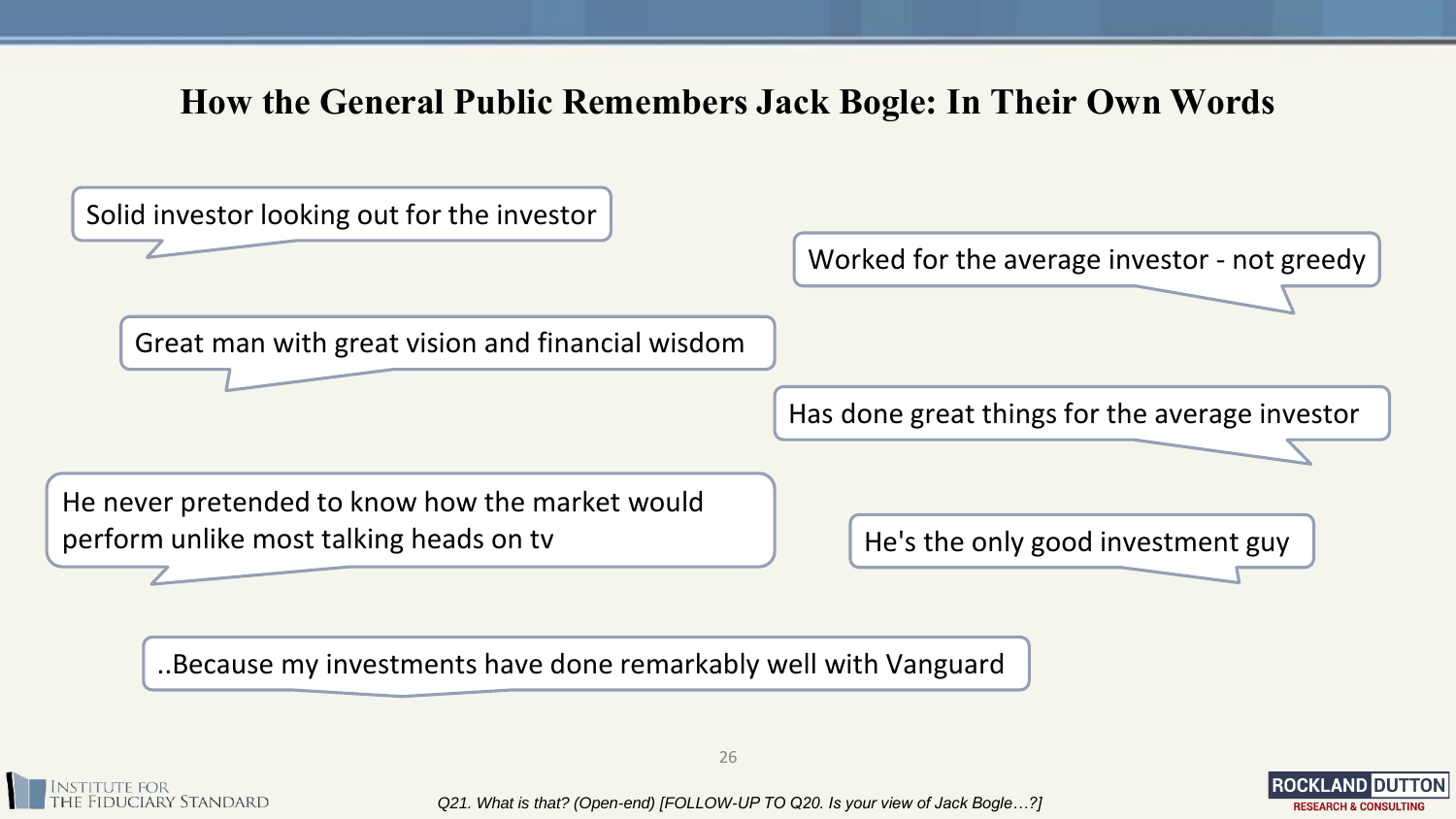## **How Vanguard Investors Remember Jack Bogle: In Their Own Words**

Founder of vanguard. Smart. Trustworthy. Visionary

He is a pioneer for the average investor to get into the market

The man seemed to pioneer the industry, while his friends and foes pocketed billions, he put billions into others hands at the cost of his own wealth

He has made Vanguard a very reputable company who puts it's customers first, long history of transparency, offers a multitude of investment opportunities

I think Jack Bogle has had a clear vision for Vanguard and has created a company that is innovative, stable, and has an excellent reputation within the investment industry

Stellar reputation and a pioneer in Index Funds

**RESEARCH & CONSULTING** 

He is the pioneer of Indexing and has made Vanguard the great and best investment company it is today

![](_page_26_Picture_8.jpeg)

27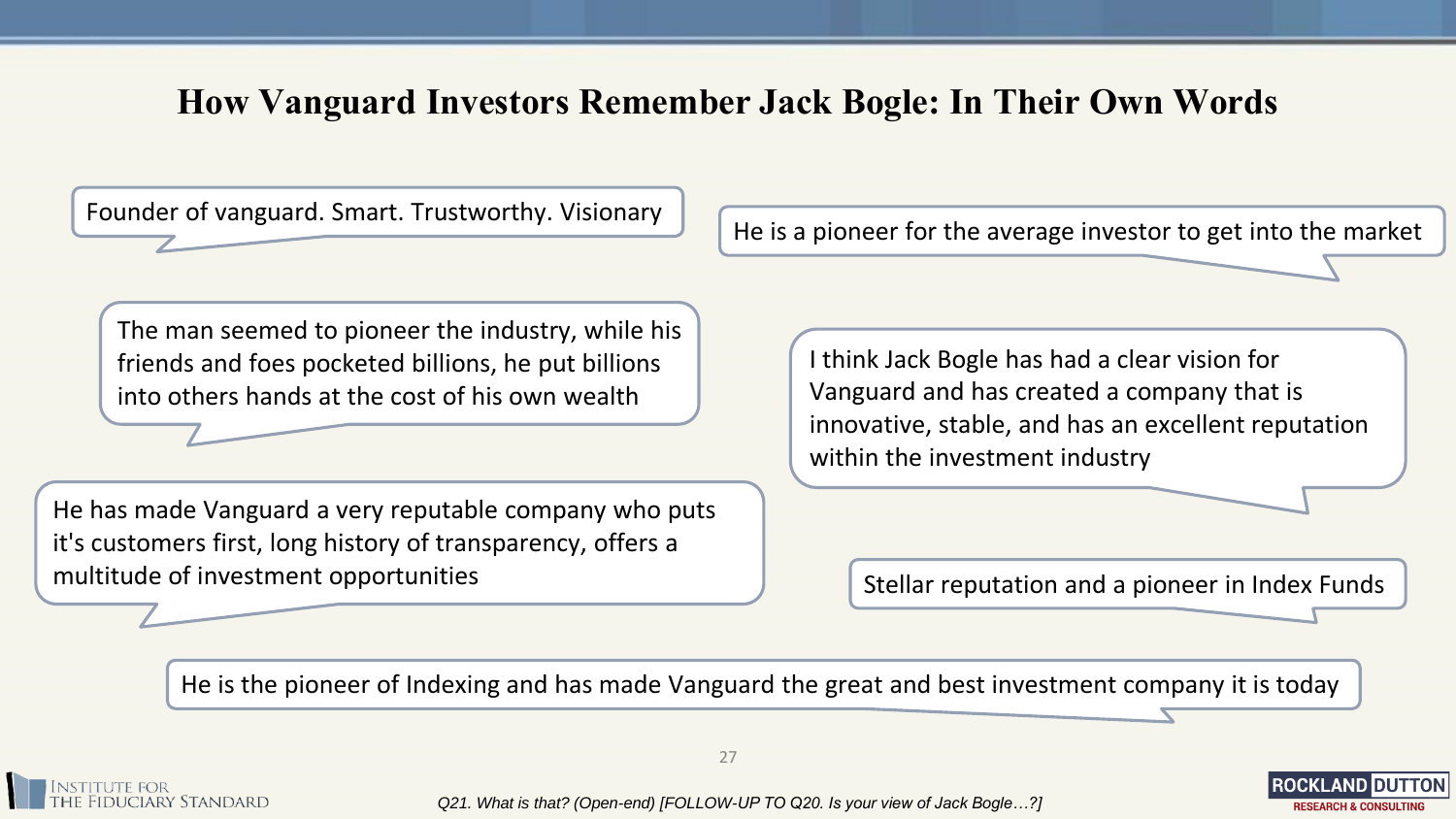## **Phrases that Describe Jack Bogle's Legacy: General Investing Public (Respondents Allowed Three Choices)**

### Describing Jack Bogle's Contributions

![](_page_27_Figure_2.jpeg)

![](_page_27_Picture_3.jpeg)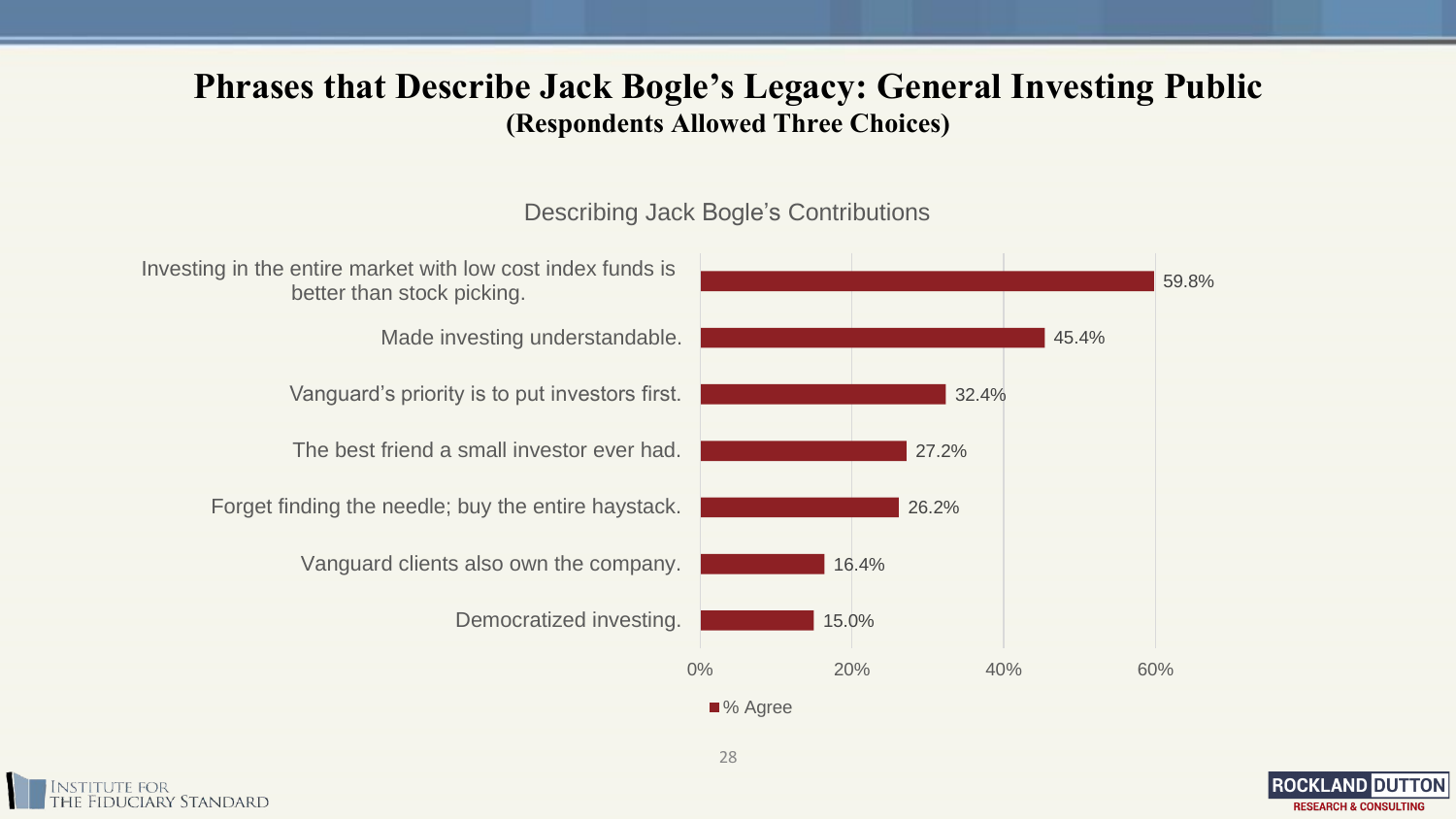## **Phrases that Describe Jack Bogle's Legacy: Vanguard Investors (Respondents Allowed Three Choices)**

15.8% 22.0% 28.5% 30.9% 43.3% 51.5% 66.5% 0% 20% 40% 60% Democratized investing. Vanguard clients also own the company. Forget finding the needle; buy the entire haystack. The best friend a small investor ever had. Made investing understandable. Vanguard's priority is to put investors first. Investing in the entire market with low cost index funds is better than stock picking. Describing Jack Bogle's Contributions **General Public** 59.8% 32.4% 45.4% 27.2% 26.2% 16.4% 15.0%

![](_page_28_Picture_3.jpeg)

![](_page_28_Picture_5.jpeg)